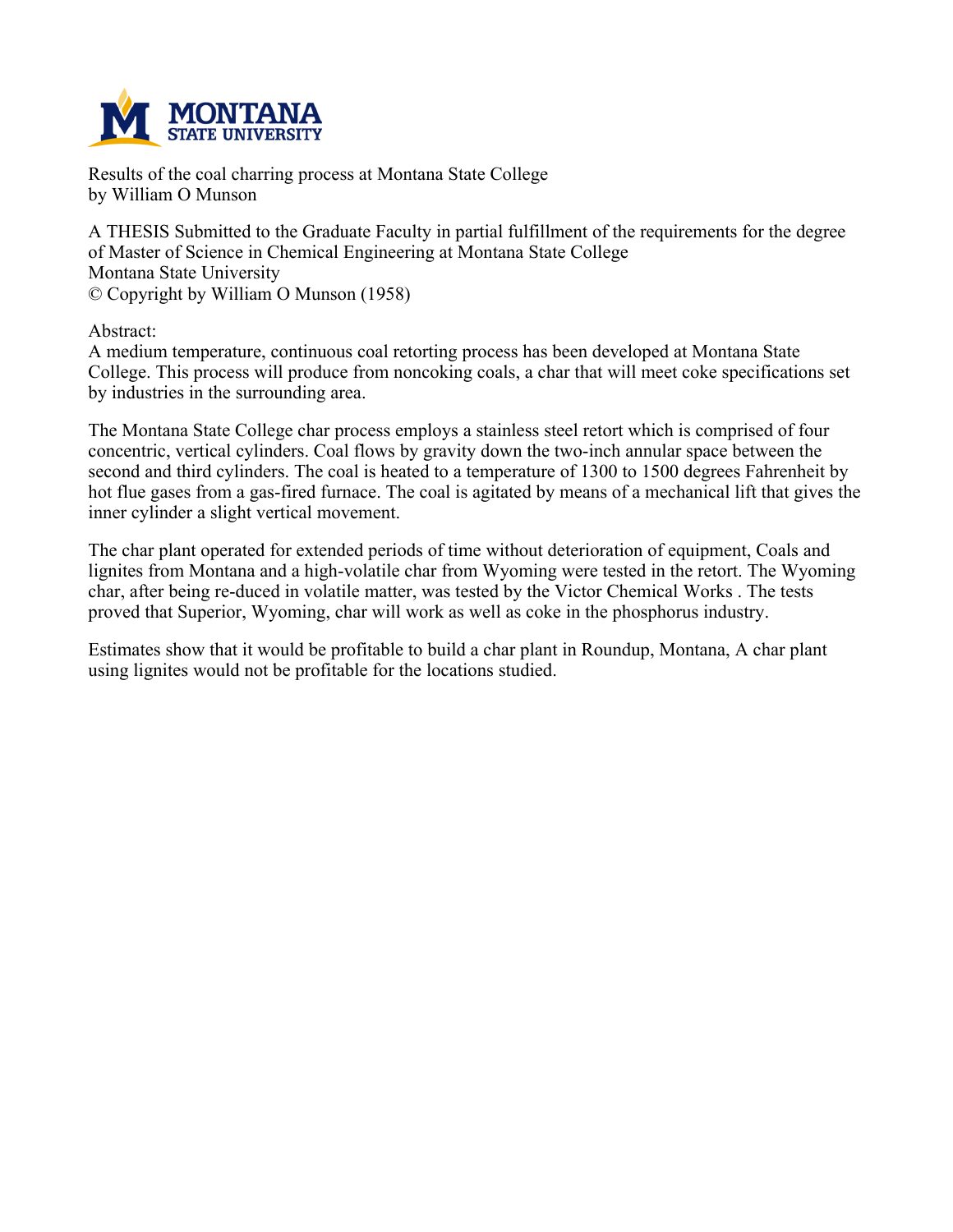# RESULTS OF THE COAL CHARRING PROCESS AT MONTANA STATE COLLEGE

 $\log$ 

WILLIAM O. MUNSON

 $\gamma^6$ 

### A THESIS

Submitted to the Graduate Faculty

in

partial fulfillment of the requirements

for the degree of

Master of Science in Chemical Engineering

at

Montana State College

Approved:

Head, Major Depar

Chairman, Examinir ttee

Dean. Graduate Division

Bozeman, Montana September, 1958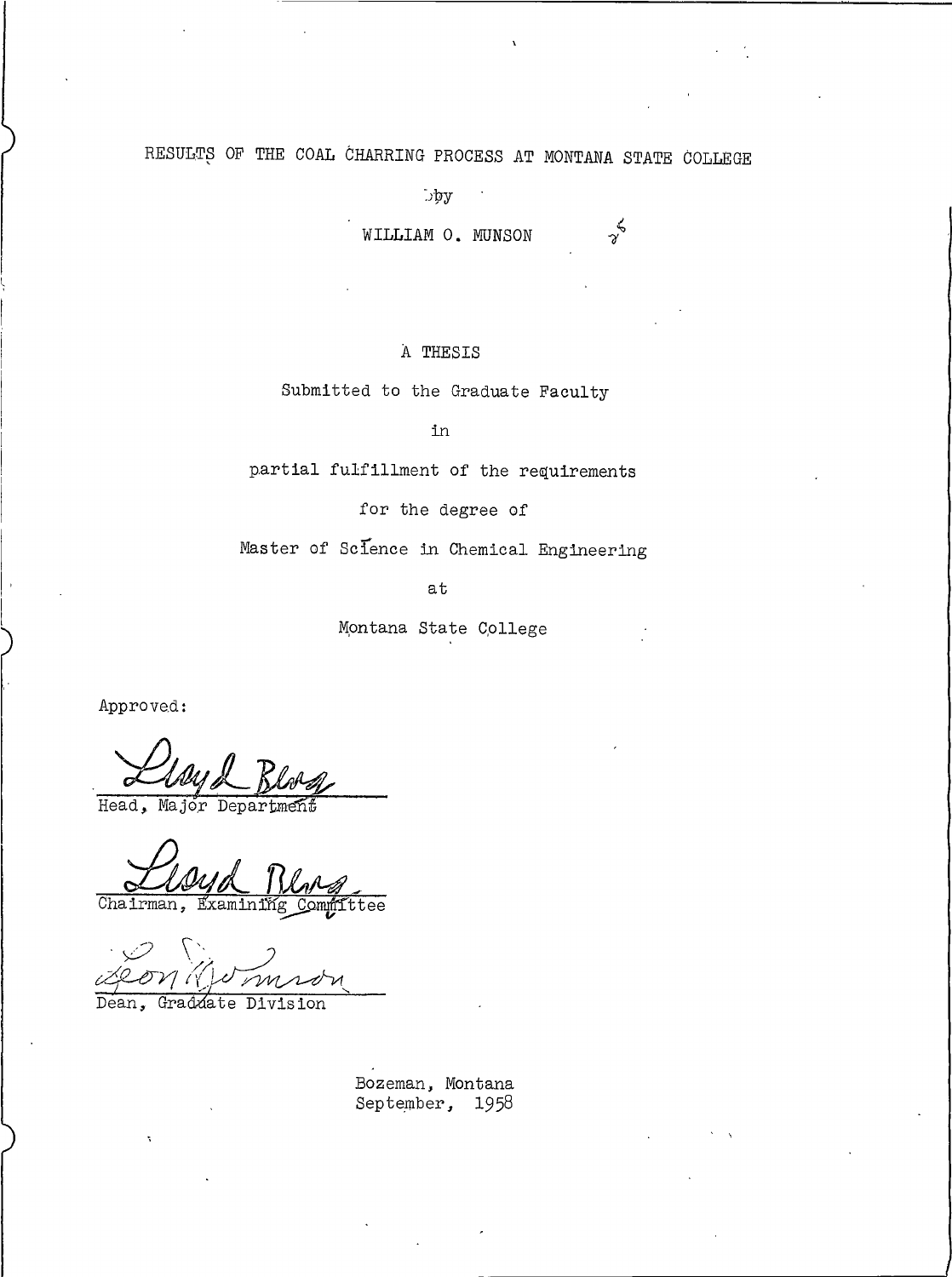N378<br>M928r<br>Cop. 2

1098B

 $-2-$ 

### TABLE OF CONTENTS

|  |  |  |  |  |  |  |  |  |  |  | Page        |
|--|--|--|--|--|--|--|--|--|--|--|-------------|
|  |  |  |  |  |  |  |  |  |  |  | $3^{\circ}$ |
|  |  |  |  |  |  |  |  |  |  |  | 4           |
|  |  |  |  |  |  |  |  |  |  |  | 6           |
|  |  |  |  |  |  |  |  |  |  |  | 10          |
|  |  |  |  |  |  |  |  |  |  |  | 15          |
|  |  |  |  |  |  |  |  |  |  |  | 16          |
|  |  |  |  |  |  |  |  |  |  |  | 17          |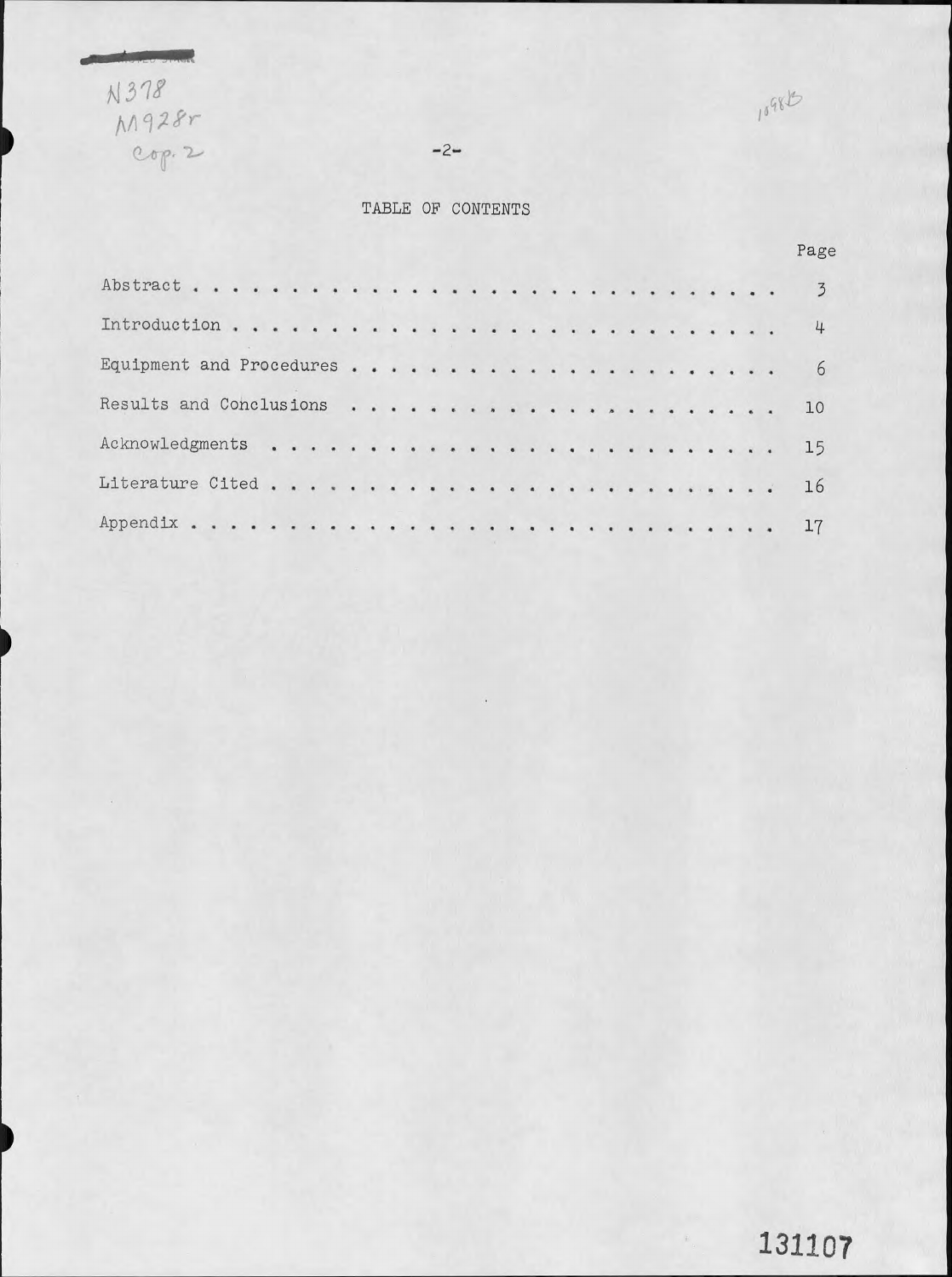#### ABSTRACT

A medium temperature, continuous coal retorting process has been developed at Montana State College. This process will produce from noncoking coals, a char that will meet coke specifications set by industries in the surrounding area.

The Montana State College char process employs a stainless steel retort which is comprised of four concentric, vertical cylinders. Coal flows by gravity down the two-inch annular space between the second and third cylinders. The coal is heated to a temperature of 1300 to 1500 degrees Fahrenheit by hot flue gases from a gas-fired furnace. The coal is agitated by means of a mechanical lift that gives the inner cylinder a slight vertical movement.

The char plant operated for extended periods of time without deterioration of equipment.

Coals land lignites from Montana and a high-volatile char from Wyoming were tested in the retort. The Wyoming char, after being reduced in volatile matter, was tested by the Victor Chemical Works. The tests proved that Superior, Wyoming, char will work as well as coke in the phosphorus industry.

Estimates show that it would be profitable to build a char plant in Roundup, Montana. A char plant using lignites would not be profitable for the locations studied.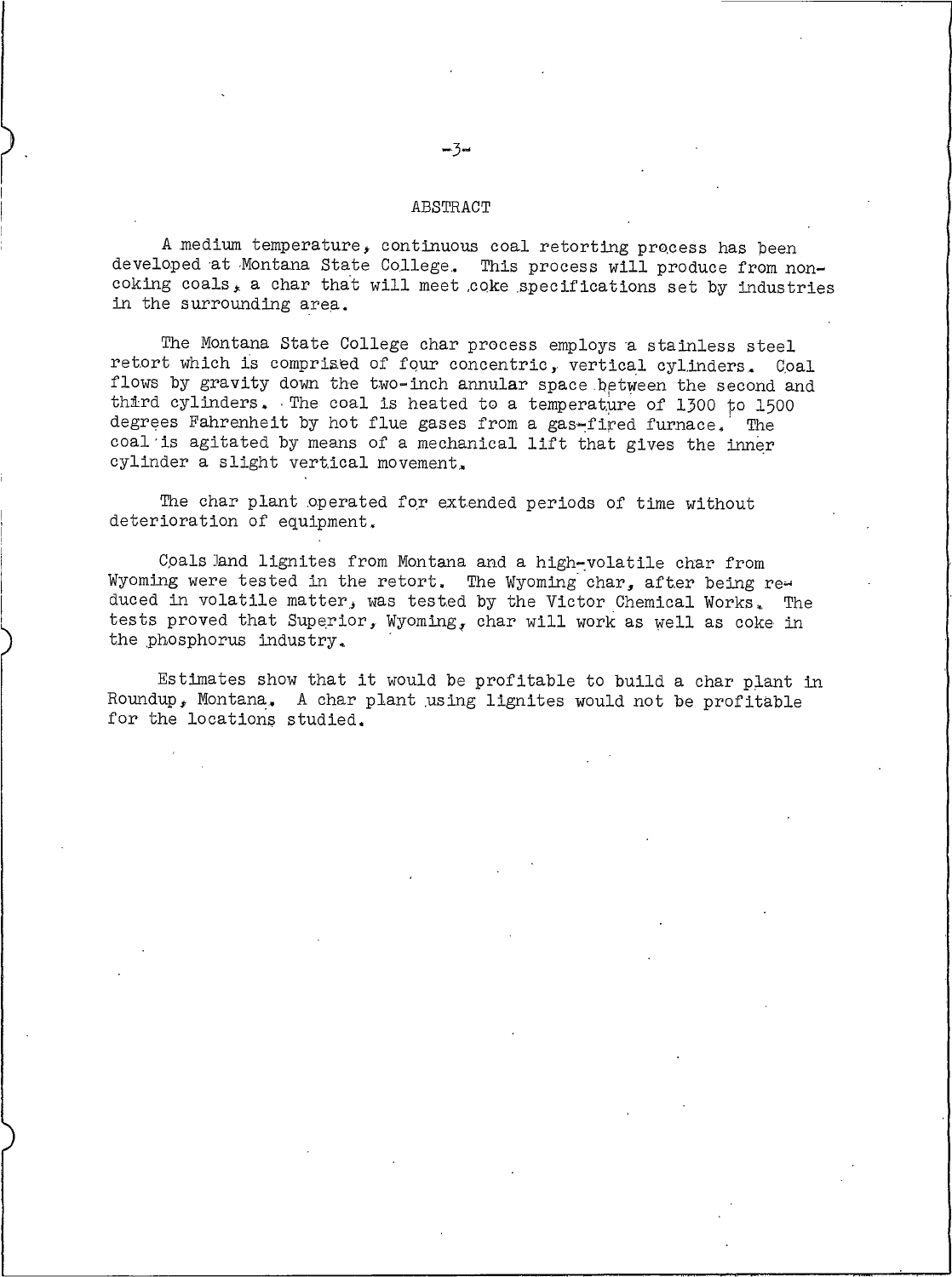#### INTRODUCTION

Montana, along with most of the surrounding states and provinces, has huge deposits of coal. Over 200 billion short tons of coal are found in Montana alone. This coal is of three main types: bituminous. subbituminous, and lignite.

At the turn of the century many people realized that coal was losing out to oil, natural gas, and electricity as a source of power in the United States. They realized that coal would be in over-supply in the future. As a result of this, many processes were devised to up-grade non-coking coal and let them compete as a source of fixed carbon in industry  $(5, 8)$ 9, 11). A market for about 900,000 tons of char per year exists in the states of Montana, Idaho, and Utah alone (7). This market is being supplied by an excess of coking coals used in the steel industry. The disadvantage of this is that when the steel industry is booming, the coke available is in short supply. Although the market is being supplied by coke, non-coking coals will produce a coke-like product that will fit the specifications of industry in this area.

A coal carbonization pilot plant was built at Montana State College in 1954 under the sponsorship of the P D P Processing Corporation. A plant built by them at Melstone, Montana, in 1951 met with very limited success, so they decided to move the process to the Montana State College laboratory. The reason for the failure was that mild steel was used in the construction of the plant. The temperatures reached in retorting

 $-4-$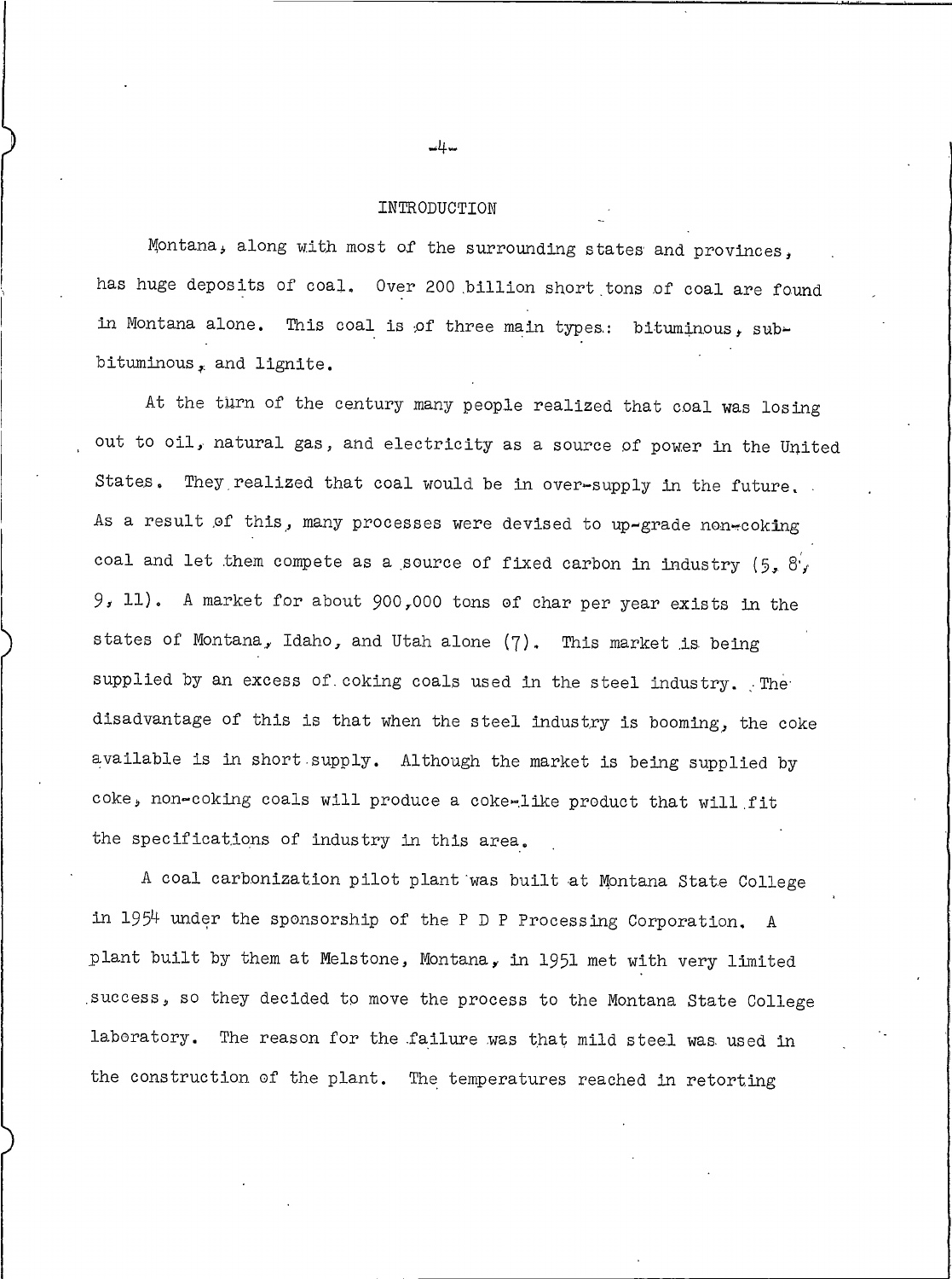will disintegrate mild steel rapidly. The pilot plant at Montana State College was constructed of stainless steel where the temperature warranted. The sponsorship of the pilot plant was taken over by the Montana State College Experiment Station in 1955. This pilot plant operated for three years. A completely new pilot plant was built in 1957 by the Experiment Station because of mechanical and furnace difficulties which occurred in the first one. However, the first retort did produce char of the specifications required for the industries mentioned and the retort did not deteriorate appreciably during the process. The second pilot plant has done away with the minor difficulties of the first and operates very smoothly. Runs have been made of 28, 42, and 44 days, with only a few minor shut downs.

The purposes of the tests at Montana State College are to see how a coal will react in the retort and to determine the quality of the char and the quality and the quantity of the by-product oils produced. During the past year twenty-three different coals and lignites from Montana, Wyoming, and Utah were tested. A high volatile char (10 to 12 percent volatile matter) made from Superior, Wyoming, coal was also tested.

 $-5-$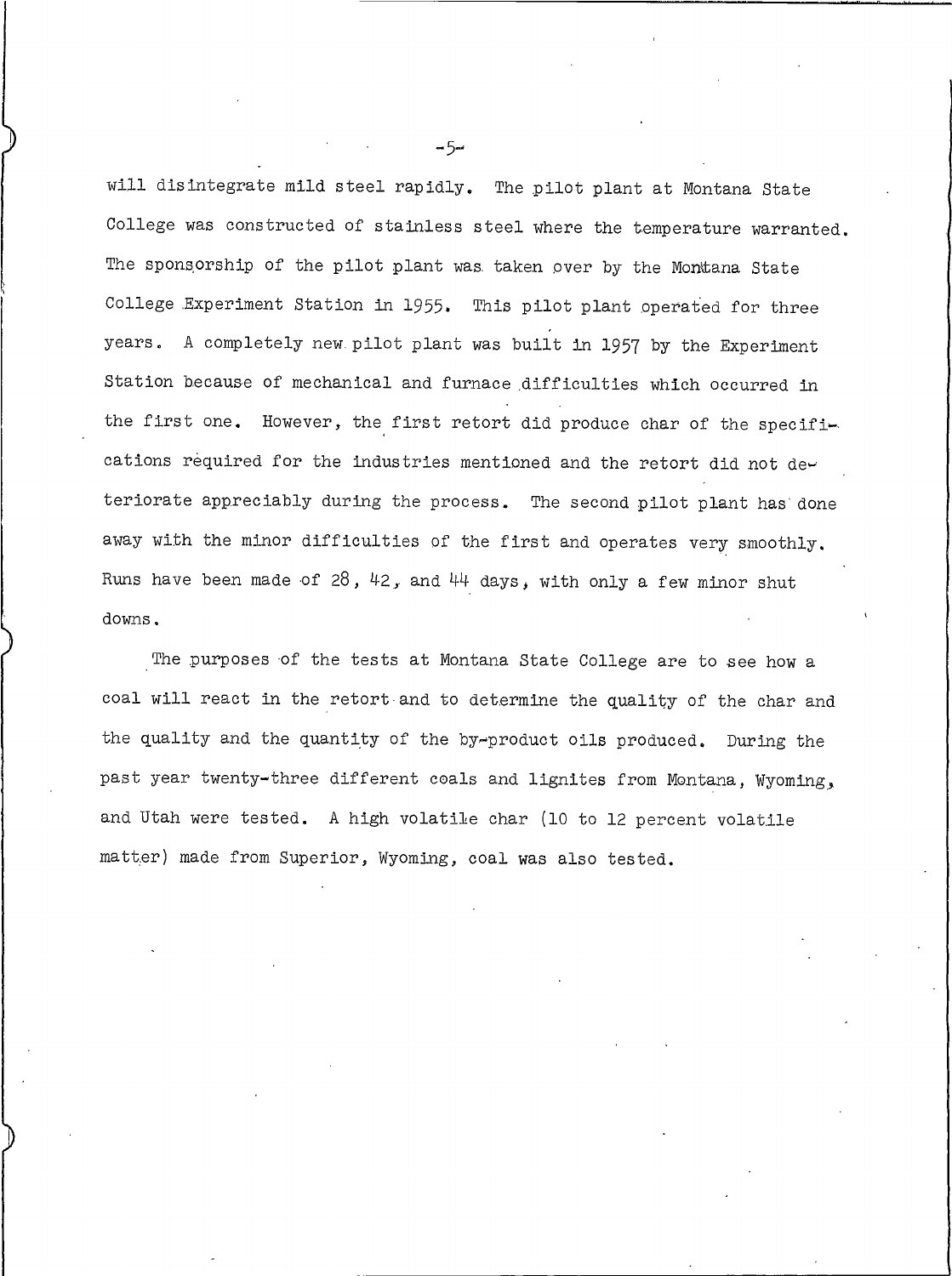### EQUIPMENT AND PROCEDURE

The char pilot plant at Montana State College has a capacity of from two to three tons of coal per day. A simplified flow diagram is shown in Figure 2. As shown, the main parts of the char plant are the furnace, the by-products recovery system, and the retort.

The retort is made up of four vertical concentric stainless steel cylinders. An outer shell which houses the retort is made of mild steel and has a diameter of 58 inches. The four inner cylinders which comprise the heated part of the retort are 12, 20,  $24$ , and 38 inches in diameter. A loose Zonolite insulation is placed in the annular space between the shell and the outer cylinder. Coal is carried to the top of the retort in five-gallon buckets and fed into the four hoppers. The coal then flows by gravity through the two-inch annular space between the second and third cylinders. The innermost cylinder is given a slight vertical movement by a mechanical lift. This helps to prevent bridging between the two cylinders, thus insuring a uniform product, because no channels form. The retort stands 11 feet  $4$  inches high from the floor. The height of the annular space through which the coal flows is 34 inches. Air is prevented from entering this annular space by water seals at both the top and bottom.

The charred coal drops from the annular space into a funnel type stainless steel shell at the bottom of the retort. It then falls into an auger box and is removed by two screw conveyors. The through-put and

 $-6-$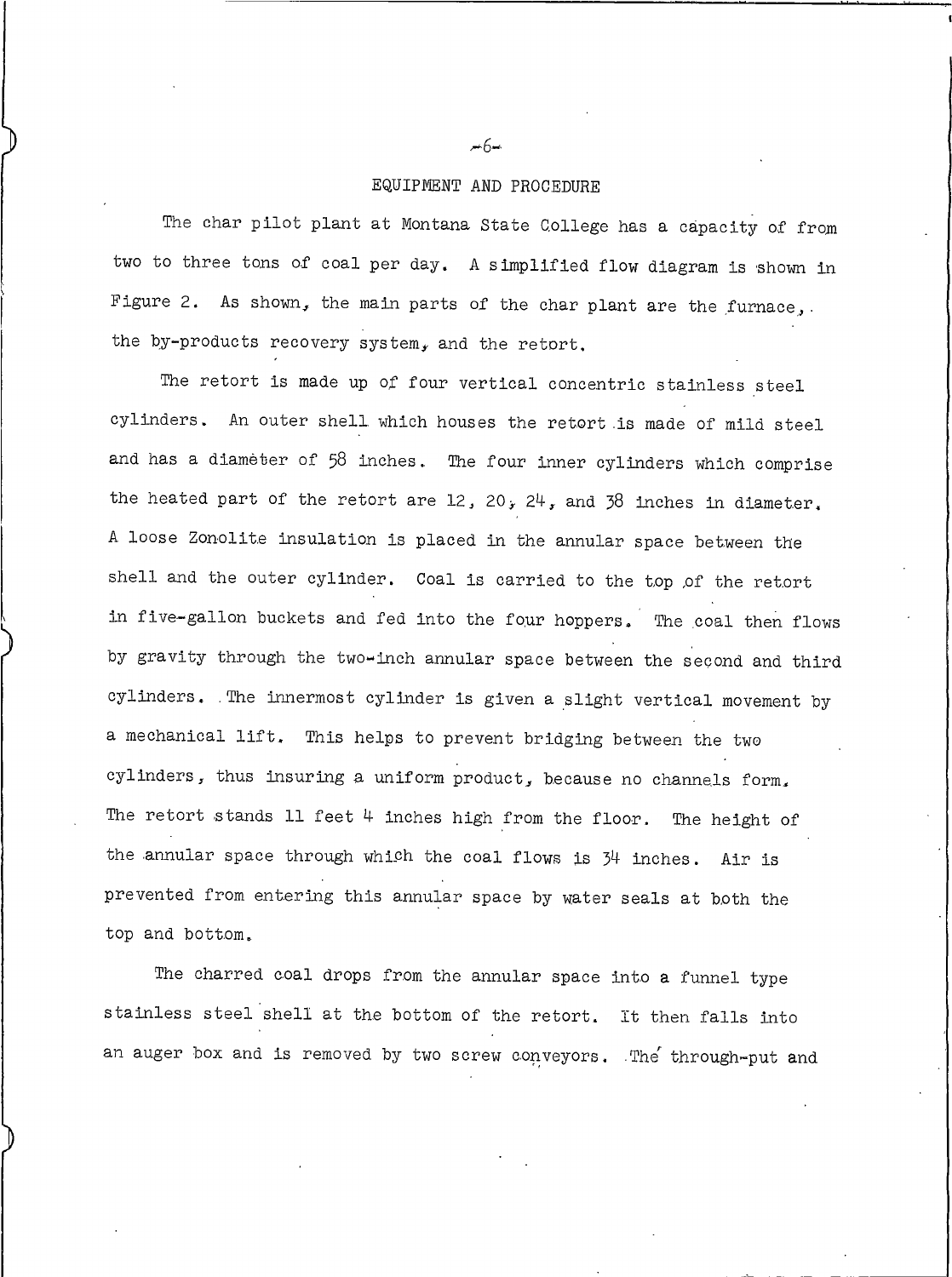thus the volatile matter of the char can be varied greatly depending upon the speed at which the conveyors are operated. The char then drops into a water-sealed barrel. When a barrel becomes full, it is removed and a new one is put in its place. The full barrel is weighed, then dumped. The char is cooled and put into storage on an open-air char deck. From the weight of the entering coal and the net barrel weight, the yield of char is determined.

Gases and vapors which are driven from the coal, during the charring operation, escape from the coal zone through louvers into four vertical slots which bridge the outer heat zone. The louvers, which may be seen in the A-A cross-sectional view in Figure 2, are arranged similarly to venetian blinds. The gases and vapors are pulled through the gas manifold by a blower located in the recovery system. Next, the gases pass through a cyclone which removes any dust that may be entrained in the gas stream. There is a heat jacket around both the manifold and the cyclone to prevent the volatile matter from condensing out.

The dust free gases are then sent to three condensers operating in series. Water and oils are condensed out by a cold water spray at the top of each condenser. The temperature of the last condenser is maintained under 100 degrees Fahrenheit to make certain that all the condensable matter has been removed from the gas stream. A centrifugal pump forces the condensed water and oils from the bottom of the condensers to a decanting drum. The tars, being more dense, are removed from the bottom. Water that is taken off the top is sent through a heat exchanger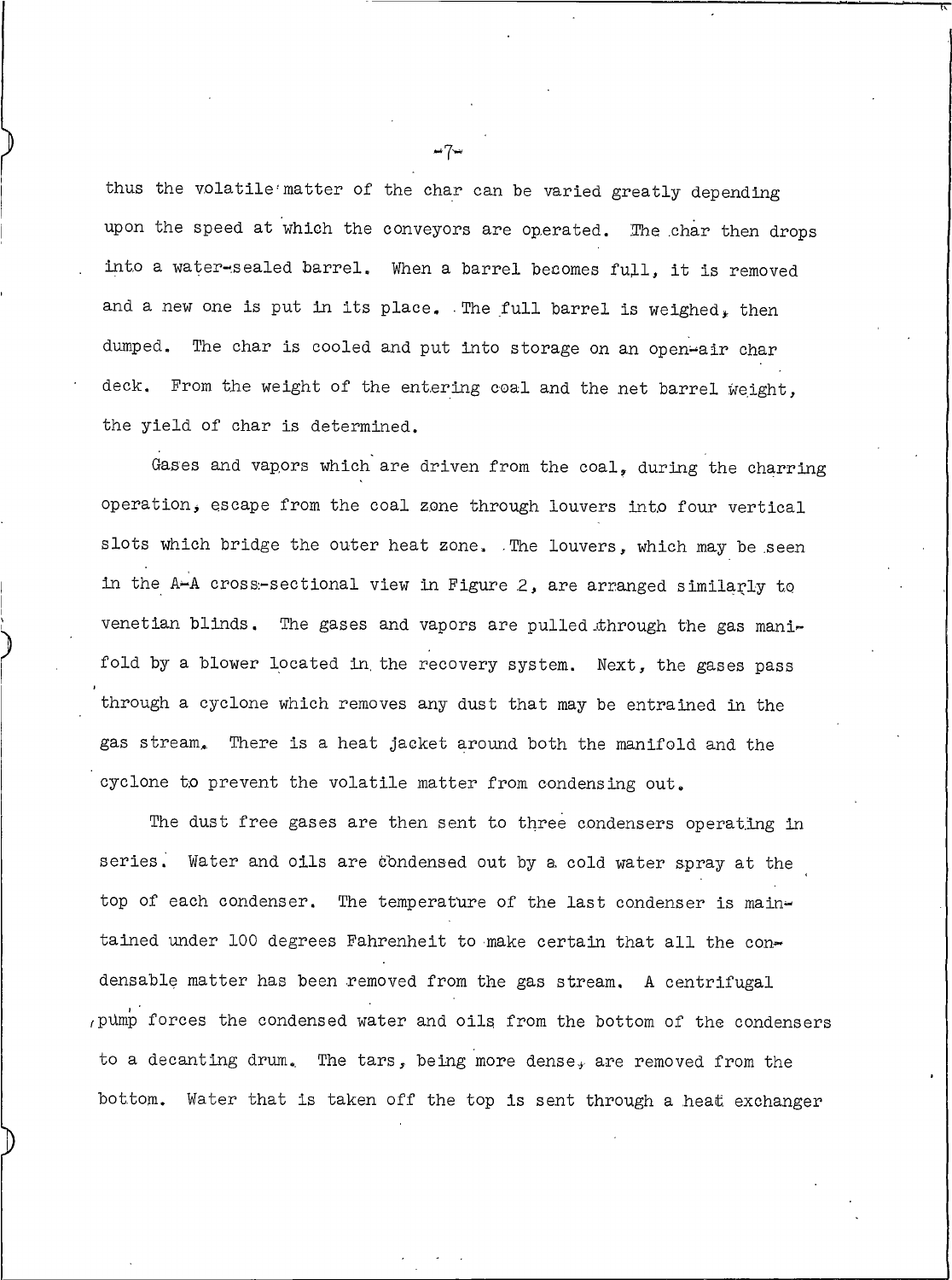where it is cooled and forms the cold water spray for the condensing system. The permanent gases are flared. Th a commercial plant, these gases would probably be used to heat the furnace.

The charring of the coal is accomplished by hot combustion gases from the furnace. These gases enter the outer-most annular space near the bottom of the retort and travel upward and then down through the innermost annular space, thus the coal is heated on both sides as it is retorted. The gases are then pulled by a blower up through the inner tube, and are recycled to the furnace.

The outside dimensions of the furnace are:  $11$  feet  $4$  inches long;  $5$  feet 4 inches wide; 7 feet 8 inches high. The walls are constructed of two rows of fire brick covered on the outside with a row of insulation brick. A mild steel shell encases all four sides of the furnace. The roof, unattached to the walls of the furnace, is hung in place from three I-beam stands shaped somewhat similarly to inverted U's. The roof is made of plastic brick which may be molded into shape before hardening. The floor of the furnace is made of two rows of fire brick on top of ventilation tile. Air is blown through the slots in the ventilation tile, and water pipes are placed between each row. In this way the furnace floor can be kept relatively cool so that the heat from the furnace will not crack the concrete floor of the laboratory.

There is an 18 inch baffle three-fourths of the way back in the furnace. The hot gases pass over the baffle and mix with the recycled gases from the furnace. This insures better combustion and a more

 $-8-$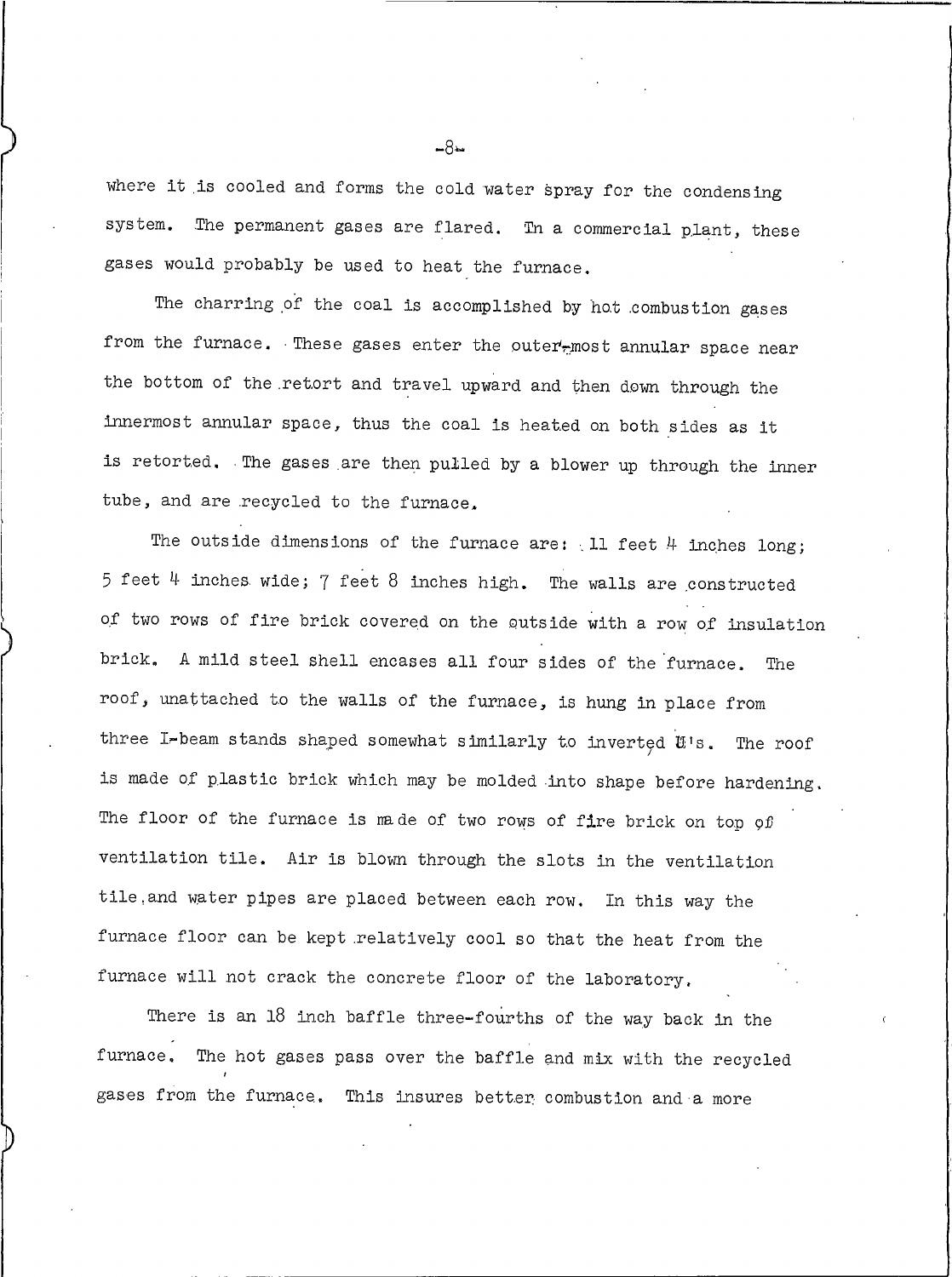uniform heat flow. The amount of natural gas fed to the furnace is regulated by an automatic controller which keeps the output temperature constant, usually at 1700 degrees Fahrenheit.

Temperature readings were taken every half hour throughout a run by means of thermocouples. The two most important temperatures were at the outlet of the last condenser, as mentioned before, and the char discharge temperature. The latter temperature was kept between 1300 and 1500 degrees Fahrenheit. This was found to be sufficient to drive off the required amount of volatile matter. The char discharge temperature was regulated by varying the speed of the discharge augers. A faster throughput will lower the temperature.

 $\sum_{i=1}^n \frac{1}{i}$ 

 $-9-$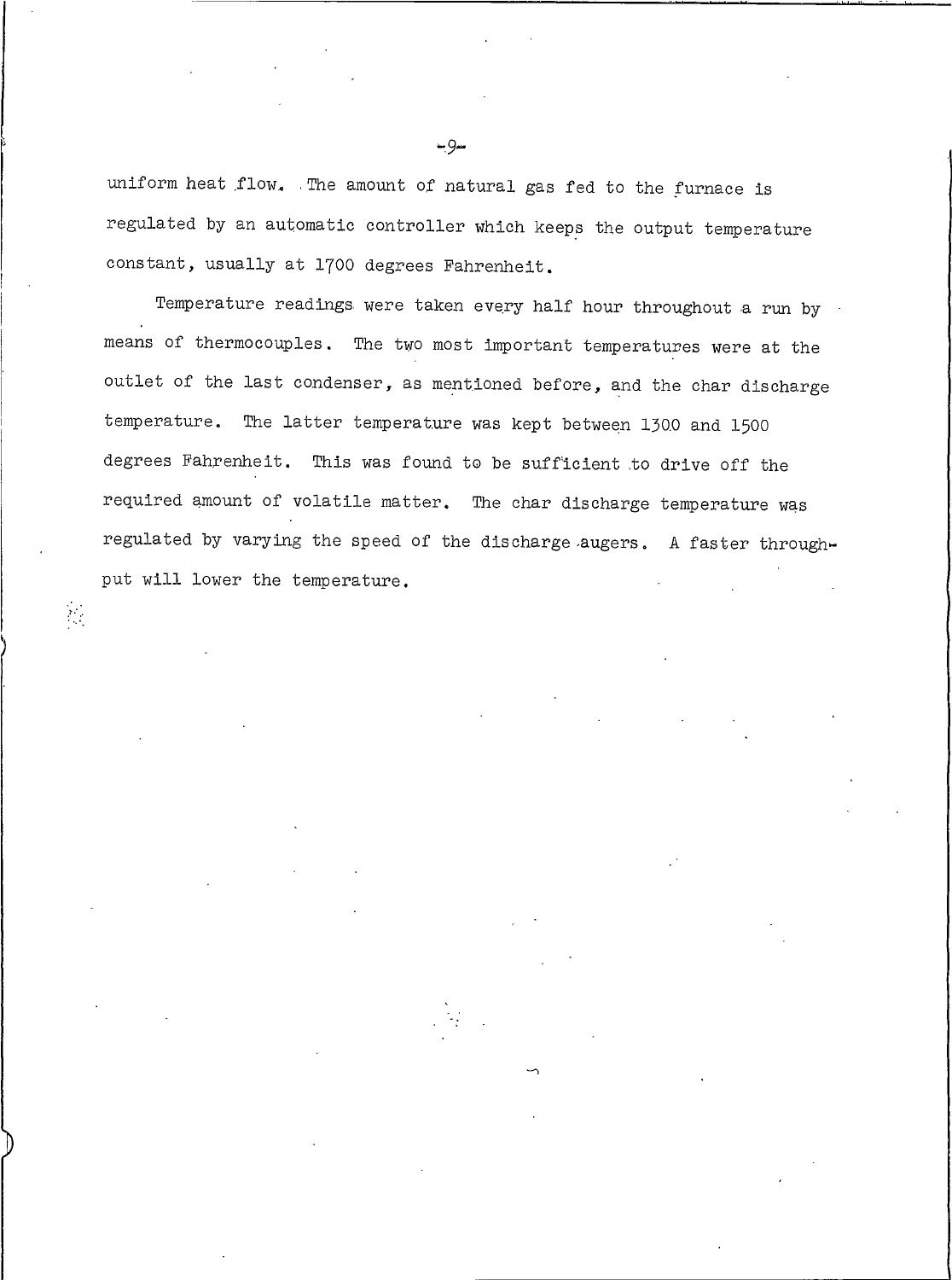### RESULTS AND CONCLUSIONS

There were twenty-three different coals and a high volatile char tested in the Montana State College char plant this past year. The coals studied in this report are listed in Table I, along with the type of coal and the mine location. The remaining coals were studied in a previous report by D. E. Skerritt (10).

East Belt coal presented a somewhat unique problem. Their coal seam consists of a one to two foot layer of coking coal beneath a two to three foot layer of non-coking coal with a six-inch layer of slate between them. Coking coals cause trouble in this type; of process because they fuse to the sides of the retort (10). Therefore, the coal was run through first at 500 to 600 degrees Fahrenheit in hopes of oxidizing it. Oxidation of some coking coals is known to reduce the coking properties. This scheme did not work well and during the second time through, the coking coal caused some clogging. The layer of slate makes this coal have a high ash content and the char will not meet phosphorus company specifications. This char was not evaluated economically because of the high ash content and the low oil yields obtained (see Tables II and III).

Seven of the coals tested were from the Roundup, Montana area. Each of these coals ran through the retort well and no trouble was encountered with them. Since none of the chars from these coals can pass the phosphorus industry's hardness test, the best market for char from Roundup

 $-10-$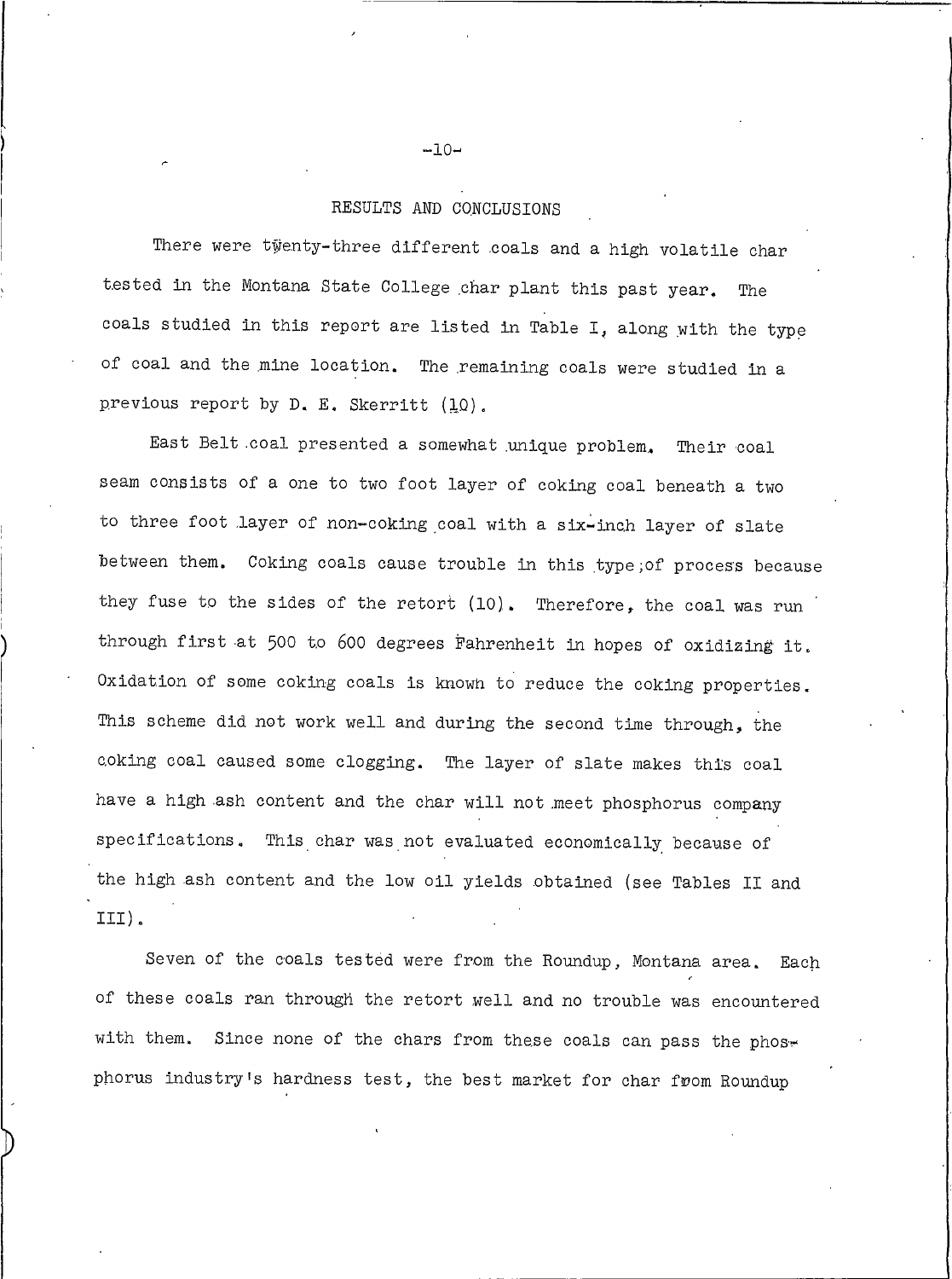coals is the ferrochrome manufacturing operations at Nye, Montana. The char specifications for this plant are: less than 0.2 percent sulfur; less than 5.0 percent volatile matter; and more than 84 percent fixed carbon. No size specifications were given. Of the seven coals tested, only three would produce a char which met the specifications. Those were Roundup Mining, Square Deal, and P.M. chars.

A little over 4.2 tons of Roundup Mining coal were run through the retort. A ton of coal yielded 1230 pounds of char and 8.9 gallons of oils. The char was produced at an average rate of 3230 pounds per day. As shown in Tables II and IV, the char had a fixed carbon content of 85.6 percent and a sulfur content of 0.18 percent.

Square Deal coal, which is mined from a continuation of the same seam as Roundup Mining, is of course very similar to the latter coal. Each ton of Square Deal coal yielded 1172 pounds of char and 10.7 gallons of oils. The char, which had fixed carbon and sulfur contents of 86.5 percent and 0.10 percent respectively, was put through at an average rate of 3050 pounds per day.

The creosote fraction of the oils produced would not quite meet the American Wood Preservers' specifications (2). A comparison of the creosote fraction with these specifications is shown in Table V.

Coal from the P.M. mine gave 1184 pounds of char and 11.7 gallons of oils for each ton charged. The char had a fixed carbon content of 84.2 percent and a sulfur content of 0.14 percent. The creosote did not meet

 $-11-$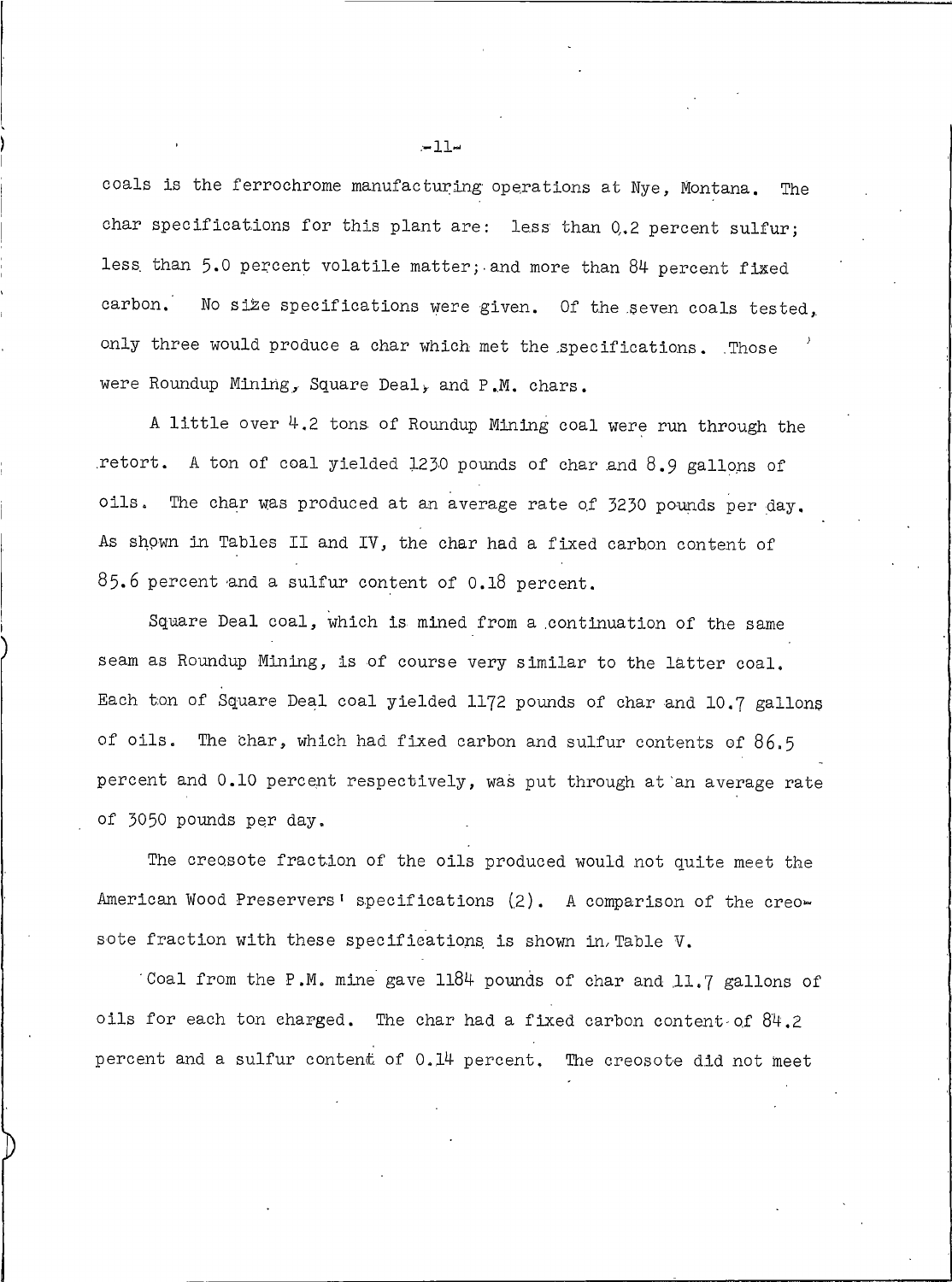A.W.P. specifications as shown in Table VI. Table Vilalso shows the results of distillations on some other Roundup crosotes.

Several Gastern Montana lignites were run through the Montana State College char plant. All the lignites acted similarly while retorting. They all broke into fines and were quite dusty, however no trouble was encountered because of this. The results of the tests are recorded in Tables II and III. The C. Sorenson mine at Savage, Montana will serve as an example of the others. From each ton of this lignite came 1004 pounds of char and 5.8 gallons of oils. The char was 77.3 percent fixed carbon and 14.5 percent ash. The liquid by-products from lignites will not meet A.W.P. specifications because of their low specific gravity and the large amount of material found in the lower boiling ranges (11).

All chars, while cooling, pick up moisture from the atmosphere. Most chars rarely adsorb more than one to two percent moisture. However, lignite chars will adsorb up to six percent water. This is probably due. to the greater number of cracks and holes in a soft char than in a hard one, thus giving the soft char a much larger surface area on which to hold water. A test was made to see how long it would take a lignite char, dried in air at 103 degrees Centigrade to regain all its moisture while cooling. As shown in Figure  $\beta$ , all the water was regained after  $\alpha$ one hour.

.Bulk densities of all the chars, ground to approximately 80 percent minus 100 mesh, were taken. A correlation was thought to exist between bulk density and ash content or a combination of ash and volatile matter

 $-12-$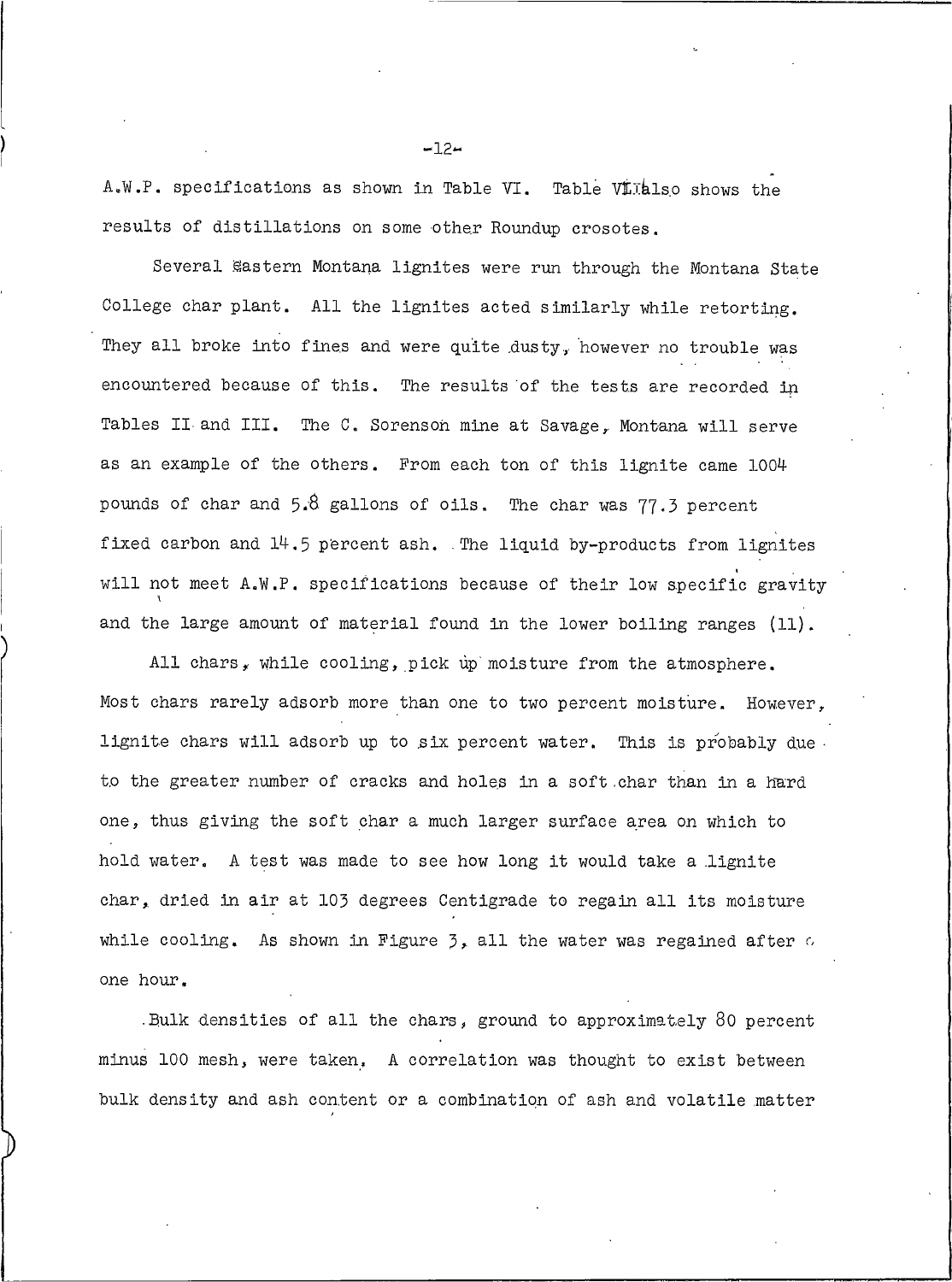contents. No correlation was found to exist, probably because the chars did not all have the same type of ash. The unground bulk densities were taken in hopes of a correlation with through-put. This, however, failed to show any sound results.

Approximately 80 tons of a high volatile char was run through the Montana State College retort at an average rate of 4140 pounds per day. This high volatile char was made from Superior, Wyoming coal by putting it through a Lurgi Process char plant at Beinfait, Saskatchewan, Canada. The Lurgi Process, it was found, did not produce a char with low enough volatiles to meet phosphorus company specifications. The char was then shipped to Montana State College where the volatile matter was reduced to around three percent from its original eleven percent. This low volatile char was tested by a phosphorus producer, the Victor Chemical Works at Silver Bow, Montana. The test was performed by mixing the char with coke in varying amounts. No difference in operation was noted between pure coke and the mixtures. The test proved that Superior char will perform equally as well as coke in making elemental phosphorus. A previous report by D. E. Skerritt shows that a char plant in Superior, Wyoming, would be economically successful (10).

Economic consideration was given to Roundup Mining, Square Deal, and P.M. coals of Roundup and C. Sorenson lignite of Savage. Square Deal coal is so similar to Roundup Mining that the two are considered the same for the remainder of this report. Also, the economics of Savage lignite will not be greatly different than any other lignite tested this

 $-13-$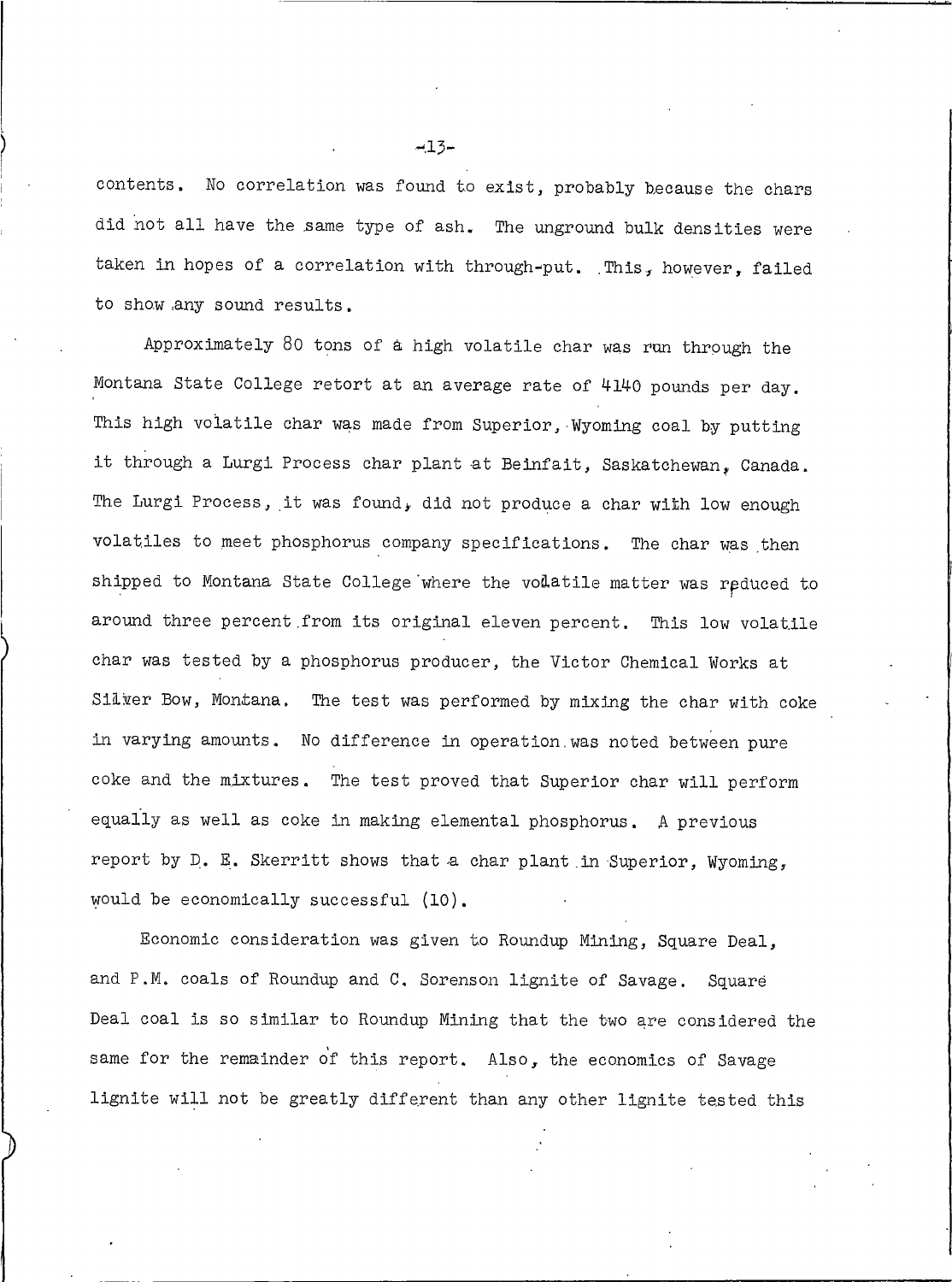past year. The factors which influence the economics are: the yields of char and oils, the price obtainable for these, the distance from the markets, and the price of coal.

Ferrochrome grade char will bring \$22.70 per ton delivered to Nye, Montana (6). The market for lignite char is the taconite industry in eastern Minnesota. They will pay \$12.40 per ton delivered to the plant (4). The char prices listed in Table VII are net prices f.o.b. plant site. In calculating these values, freight rates were taken from Figure 1, a plot of freight cost per ton of coke breeze versus rail miles (10). Since the oils produced would not meet A.W.P. specifications, the average price was taken to be 14 cents per gallon (1).

The economic comparison for the various chars has been based upon the size of plant needed. The Ferrochrome mill will use 25 tons of char per day while the taconite industry will use a great deal more. In view of this, a 100 ton per day plant was proposed for Savage. Estimated operating expenses are listed in Tables VII and VIII. The final results are shown in Table X.

A charring operation for any of the three sites mentioned in Roundup would be profitable. The Savage site would lose money due to its distance from the markets.

 $-14 -$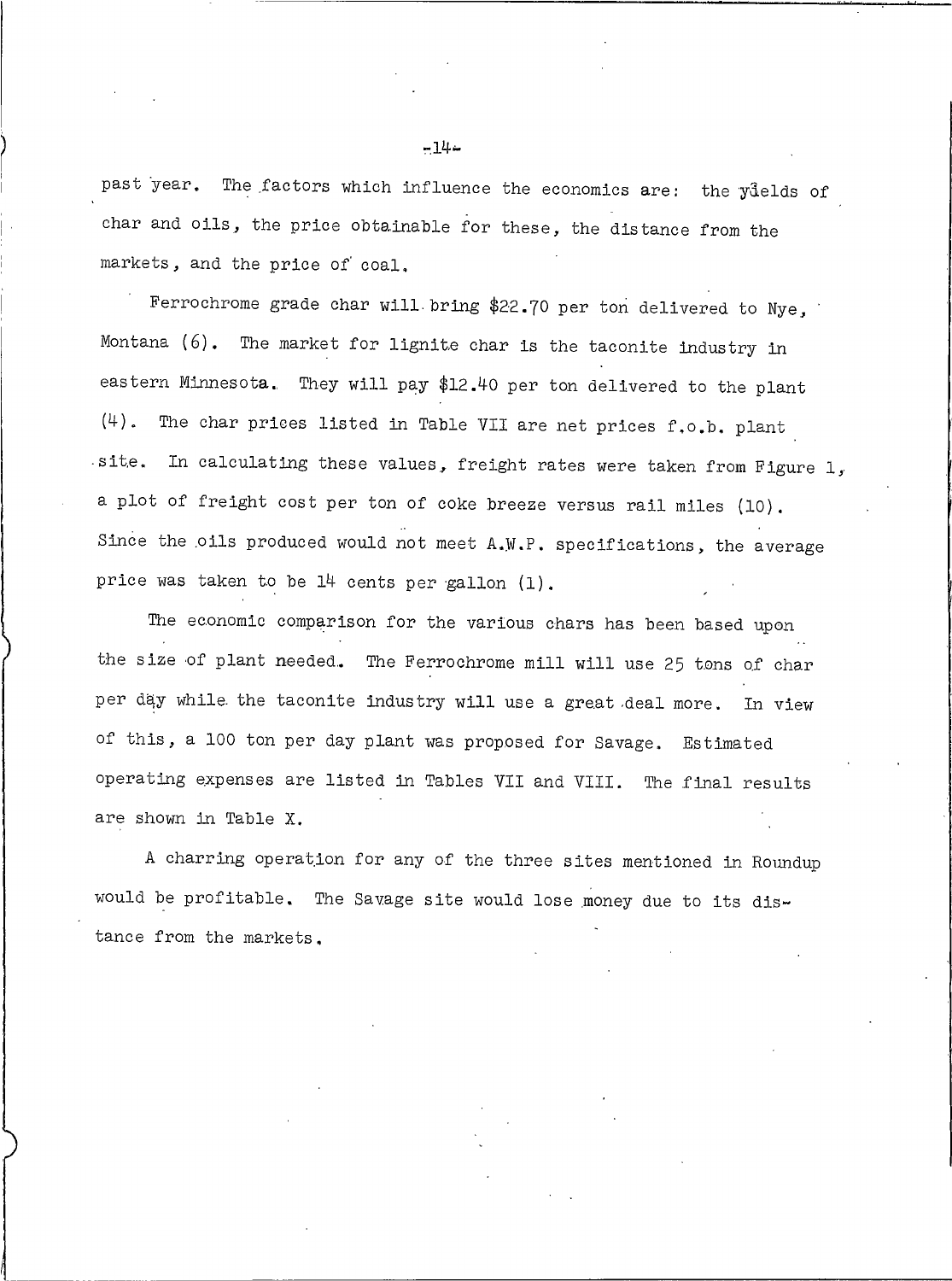### ACKNOWLEDGMENTS

The author wishes to thank the Montana State College Engineering Experiment Station for its sponsorship of this project; also, to thank Mr. D. E. Atkinson and Dr. Lloyd Berg for their valuable guidance and assistance.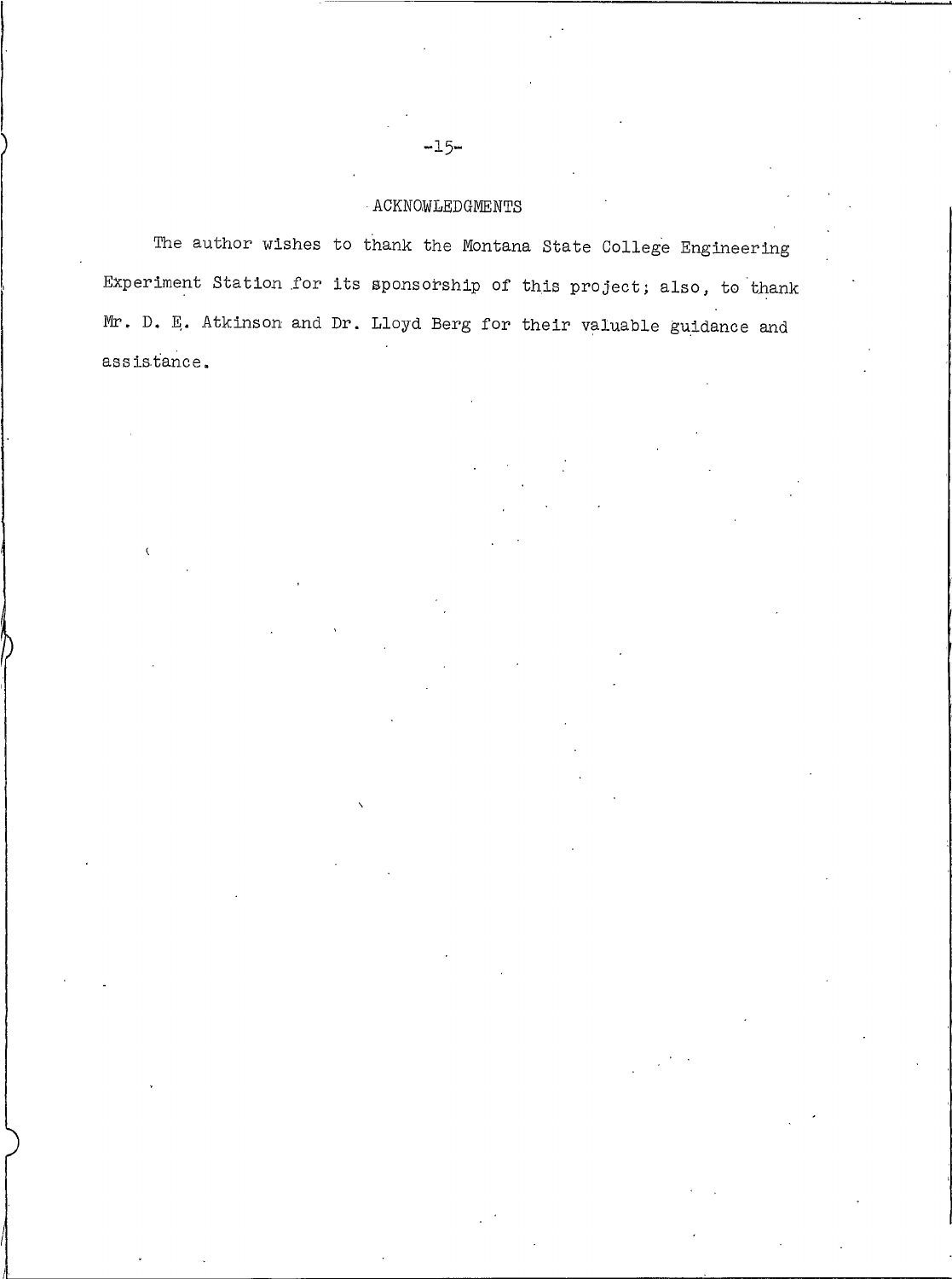### LITERATURE CITED

- $(1)$ Ackers, Allen, Results of Continuous Coal Charring Operations, Thesis, Chemical Engineering Department, Montana State College, 17, May (1957).
- $(2)$ American Society For Testing Materials: 1949 Book of A.S.T.M. Standards, Part 4, 739.
- $(3)$ Atkinson-Berg Company, Personal Communications.
- $(4)$ Haslip, William and Gerald, Economic Study for a Char Plant in Eastern Montana, Chemical Engineering Department, Montana State  $\overline{\text{College}}$ , June (1958).
- $(.5)$ Hobson, Frank E., U. S. Patent 1,924,788; August 29, 1933.
- $(6)$ Jensen, Roger D., and Savoy, George S., The Economics of Establishing a Char Plant for Central Montana Coals, Chemical. Engineering Department, Montana State College, June (1958).
- $(7)$ Lengemann, Robert A., Market Development Survey For Continuous<br>Coal Charring Process, Thesis, Chemical Engineering Department, Montana State College, 4, September (1957).
- $(8)$ Minet, R. G., Smith, H. B., Jr., and Trilling, C. A., Chemical Engineering Progress, 50, 342 (1954).
- $(9)$ Prostel, E., and Rice, N., Industrial and Engineering Chemistry,  $47, 2317 (1955)$ .
- $(10)$ Skerritt, D. E., Charring of Coals From Montana and Neighboring States, Thesis, Chemical Engineering Department, Montanar State  $\overline{\text{College}}$ , July (1958).

"Low Temperature Carbonization of Utah Coals," A Report of the  $(11)$ Utah Conservation and Research Foundation to the Governor and State  $\cdot$  Legislature; May, 1939.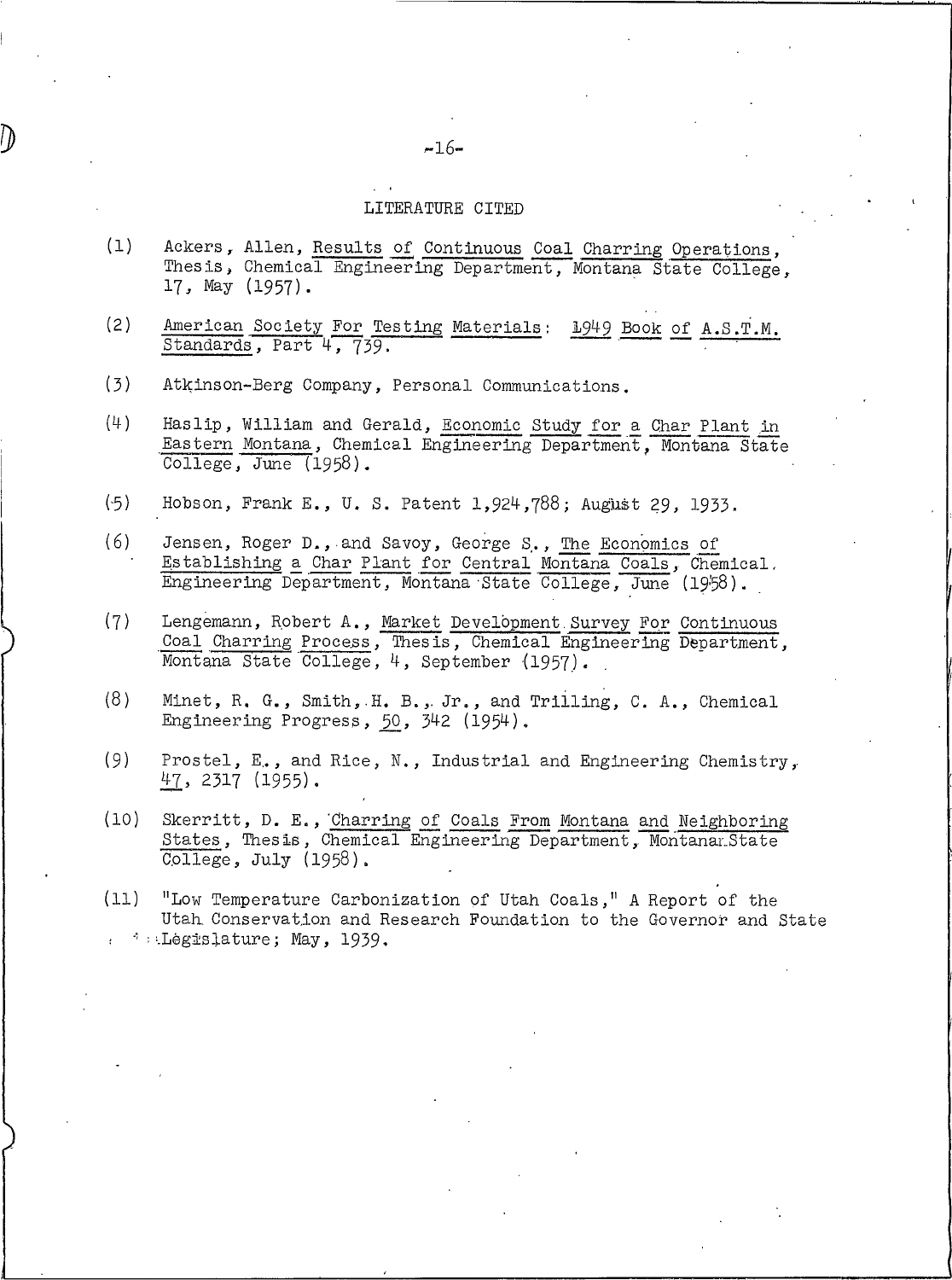## APPENDIX

|            |                                                                                                                            | Page |
|------------|----------------------------------------------------------------------------------------------------------------------------|------|
| Table I    | Coals Studied in This Report                                                                                               | 18   |
| Table II   | Analysis of Various Chars.                                                                                                 | 19   |
| Table III  | Data on Various Coals.                                                                                                     | 20   |
| Table IV   | Data on Sulfur Analysis and Bulk Density<br>for Various Chars.                                                             | 21   |
| Table V    | Comparison of Creosote From Square Deal<br>Coal With American Wood Preservers'<br>Specifications                           | 22   |
| Table VI   | Comparison of Creosote From Other Roundup<br>Coals With The American Wood Preservers'<br>Specifications, Found in Table V. | 23   |
| Table VII  | Comparative Economics of the Chars                                                                                         | 24   |
| Table VIII | Estimated Operating Expenses                                                                                               | 25   |
| Table IX   | Estimated Operating Expenses                                                                                               | 26   |
| Table X    | Economic Comparison<br>.                                                                                                   | 27   |
| Figure 1   | . <i>.</i><br>Freight Rate Versus Rail Distance                                                                            | 28   |
| Figure 2   | Montana State College Coal-Char Process<br>$P$ ilot Plant.                                                                 | 29   |
| Figure 3   | Percent Moisture Regained Versus Time for<br>Char Made from Peuse Brothers Lignite.                                        | 30   |

 $-17-$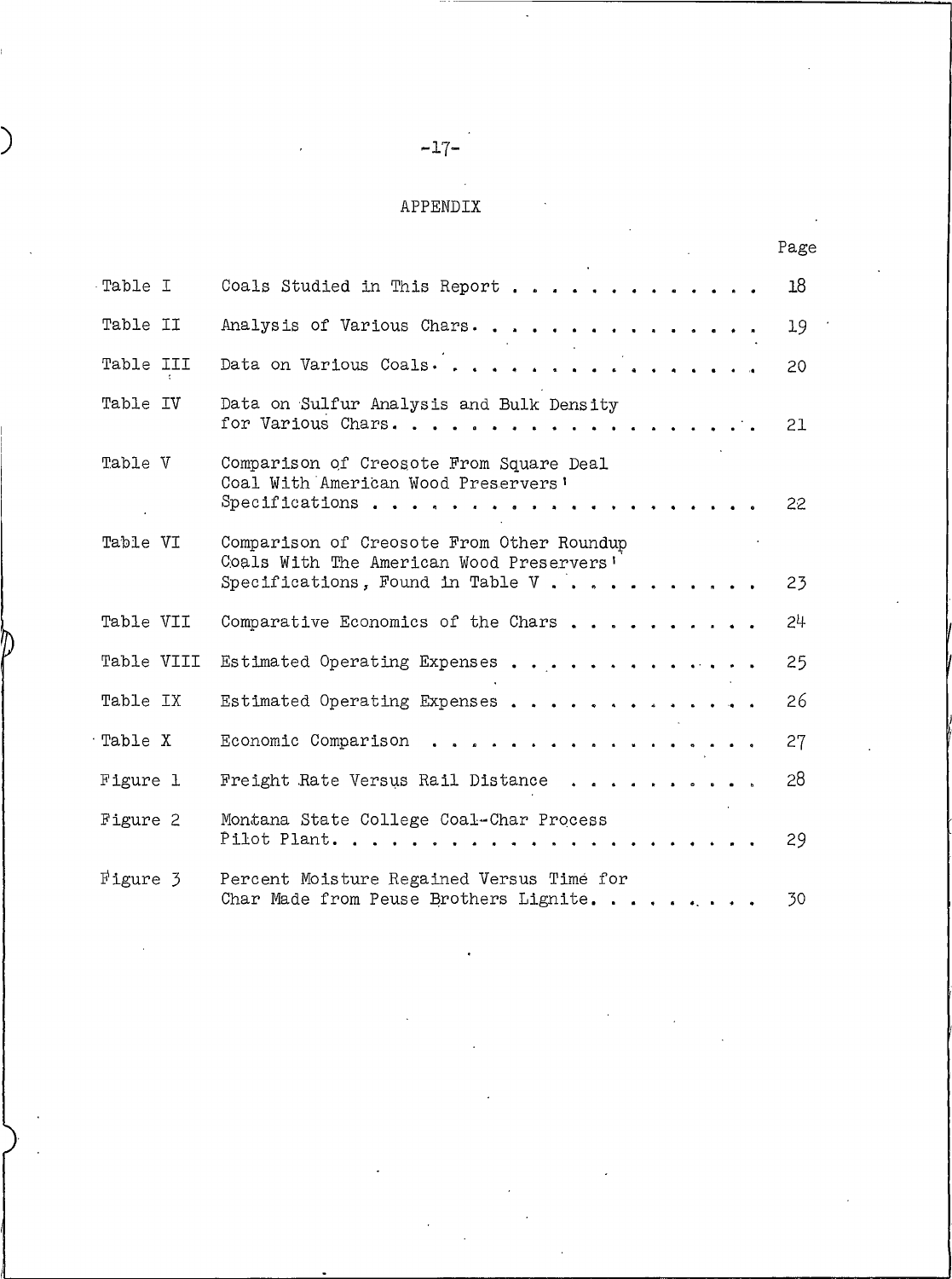# $\div 18-$

## TABLE I

# COALS STUDIED IN THIS REPORT

| Mine                     | Location                                | Type of Coal        |
|--------------------------|-----------------------------------------|---------------------|
| East Belt Coal Co.       | Belt, Mont.                             | . Bituminous        |
| Mountain States Mng.     | Roundup, Montan                         | Sub-bituminous      |
| Roundup Mining Co.       | $\mathbf{u}_1$<br>Ħ                     | $\mathbf{u}$        |
| Square Deal Mining       | $\mathbf{H}$<br>$\mathbf{H}$            | $\mathbf{H}$        |
| Johnies Coal Co.         | $\mathbf{H}$<br>$-11$                   | $^{\rm 11}$         |
| Divide Coal Co.          | $\sim 11$<br>$\mathbf{H}$               | $W = 1$             |
| Gildroy Coal Co.         | $\mathbf{H} = \mathbf{0}$<br>$\sim 100$ | $\mathbf{n}$        |
| P.M. Coal Co.            | $\mathbf{H}$<br>$\sim 11$ .             | $\mathbf{H}$        |
| North Star Coal $\cdots$ | Coalwood, Mont.                         | Lignite             |
| Thiel Bros.              | Sidney, Mont.                           | $\mathbf{u}$        |
| J. Albrecht              | Bloomfield, Mont.                       | n                   |
| Peuse Bros.              | Glendive, Mont.                         | Ħ                   |
| C. Sorenson              | Savage, Mont.                           | $\mathbf{H}$        |
| D. O. Clark Mine         | Superior, Wyo.                          | High Volatile Char. |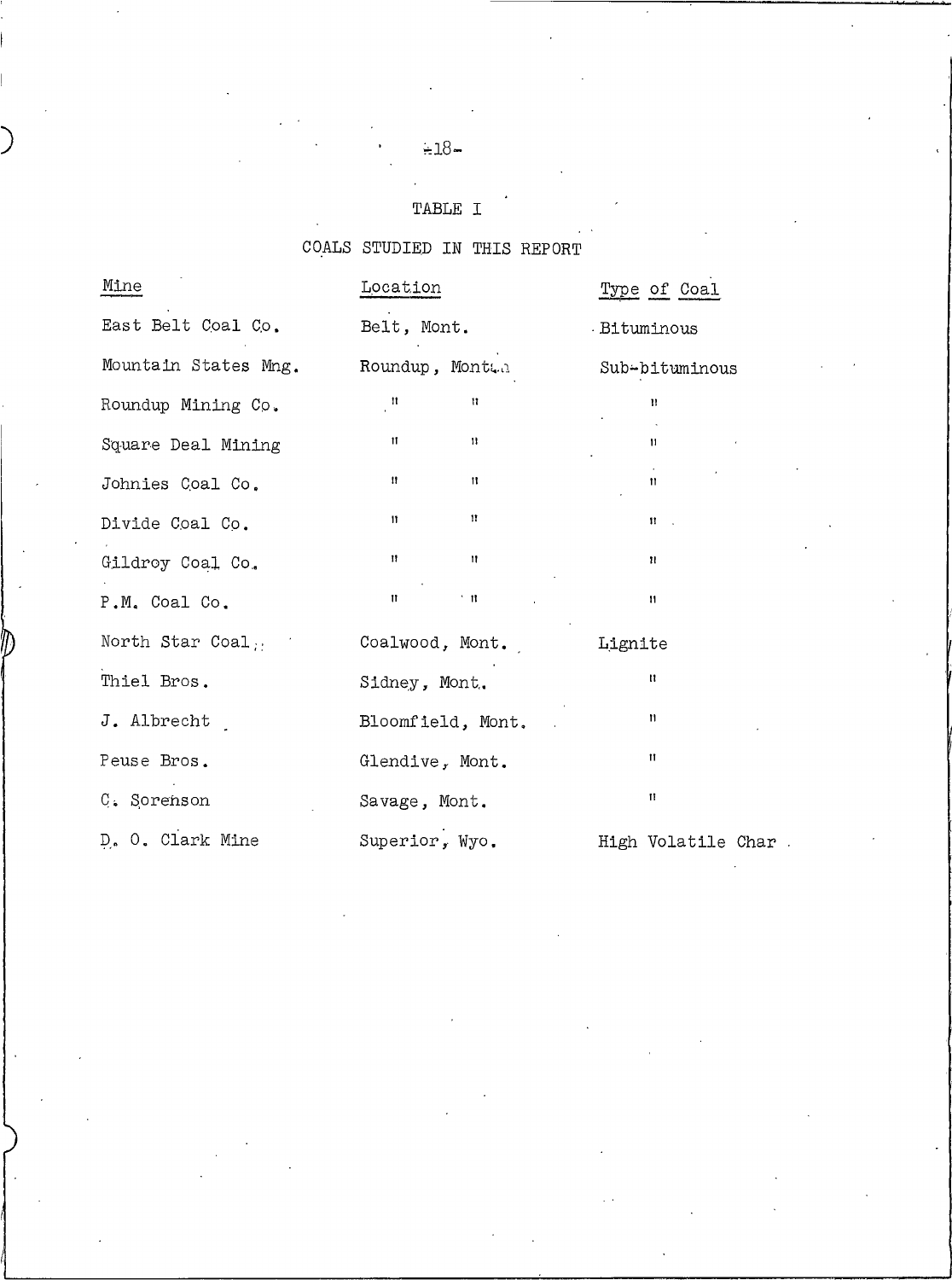## TABLE II

| ANALISIS OF VARIOUS CHARS |  |  |
|---------------------------|--|--|
|                           |  |  |

| Mine         | Percent<br>Moisture | Percent<br>Volatiles | Percent<br>Fixed Carbon | Percent<br>Ash |
|--------------|---------------------|----------------------|-------------------------|----------------|
| East Belt    |                     | 4.0                  | 81.3                    | 14.7           |
| Mtn. States  |                     | 4.0                  | 82.0                    | 14.0           |
| Roundup Mng. |                     | 4.0                  | 85.6                    | 10.4           |
| Square Deal  |                     | 1.9                  | 86.5                    | 11.6           |
| Johnies      |                     | 2.9                  | 88.1                    | 9.0            |
| Divide       |                     | 3.8                  | 88.8                    | 7.4            |
| Gildroy      |                     | 4.1                  | 86.0                    | 9.9            |
| $P$ .M.      |                     | 4.0                  | 84.2                    | 11.8           |
| North Star   | 3.9                 | 5.3                  | 76.7                    | 14.2           |
| Thiel Bros.  | 3.7                 | 4.8                  | 73.5                    | 18.0           |
| J. Albrecht  | 3.2                 | 5.8                  | 76.2                    | 14.8           |
| Peuse Bros.  | 5.8                 | 6.2                  | 80.4                    | 7.6            |
| C. Sorenson  | 4.2                 | 4.0                  | 77.3                    | 14.5           |
| D. O. Clark  |                     | 3.9                  | 90.1                    | 6.0            |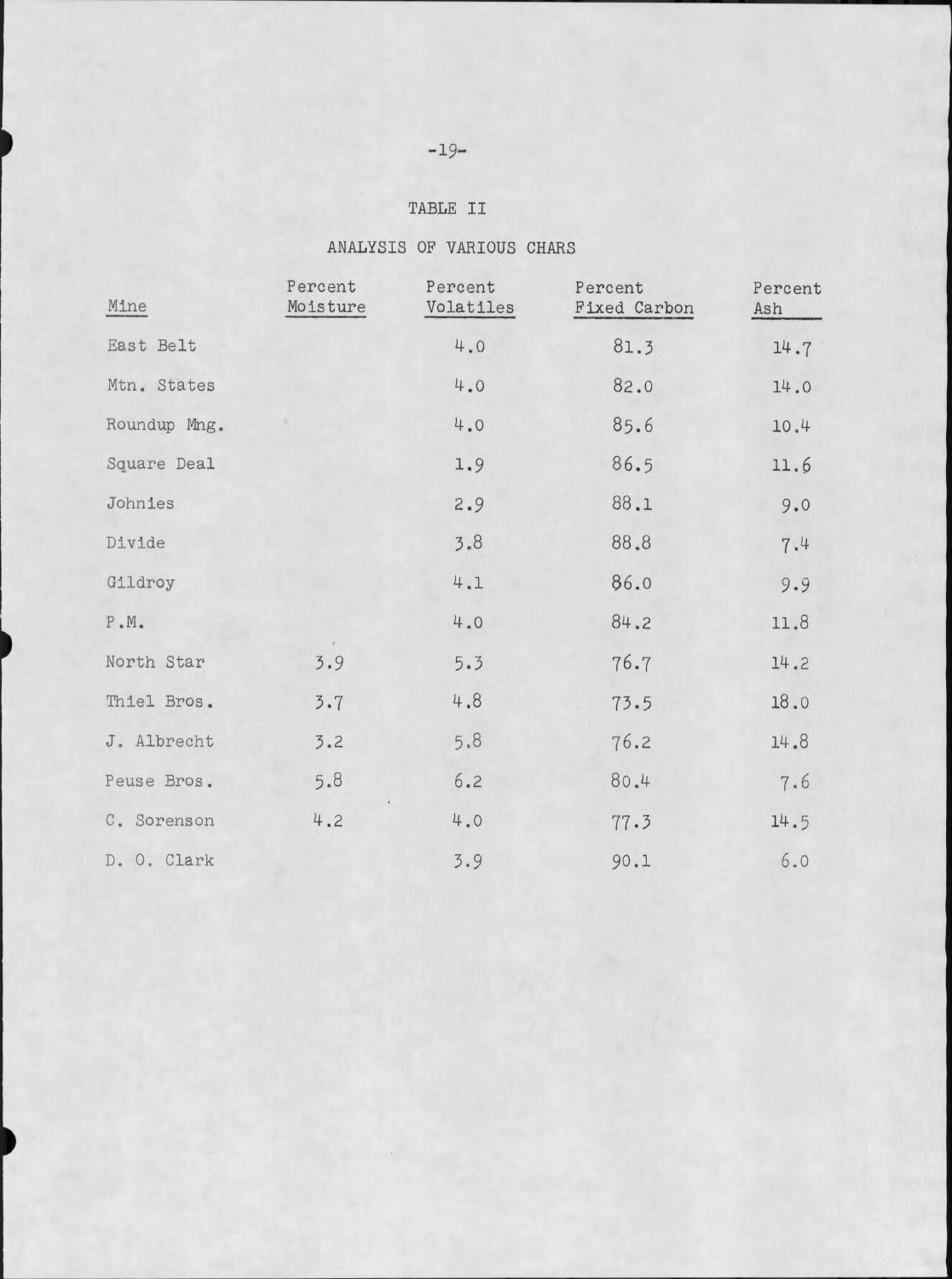### $-20-$

## TABLE III

# DATA ON VARIOUS COALS

| Mine                  | Char Yield<br>% by Wt. | 011 Yield<br>gal/ton of coal | Production Rate<br>lb. char/day |
|-----------------------|------------------------|------------------------------|---------------------------------|
| East Belt             | 64.2                   | 5.8                          | 3500*                           |
| Mtn. States           | 48.0                   | 8.5                          | 2530                            |
| Roundup Mining        | 61.5                   | 8.9                          | 3230                            |
| Square Deal           | 58.6                   | 10.7                         | 3050                            |
| Johnies               | 52.4                   | 12.0                         | 2250                            |
| Divide                | 48.1                   | 10.3                         | 1960                            |
| Gildroy               | 52.2                   | 14.0                         | 2375                            |
| ${\rm P}$ .<br>M $\!$ | 59.2                   | 11.7                         | 2090                            |
| North Star            | 49.3                   | 4.2                          | 1670                            |
| Thiel Bros.           | 45.7                   | 5.7                          | 1500                            |
| J. Albrecht           | 51.2                   | 4.8                          | 1080                            |
| Peuse Bros.           | 40.6                   | 3.1                          | 1150                            |
| C. Sorenson           | 50.2                   | 4.8                          | 980                             |
| D. O. Clark           | 89.7                   |                              | 4136                            |

\*Predried Coal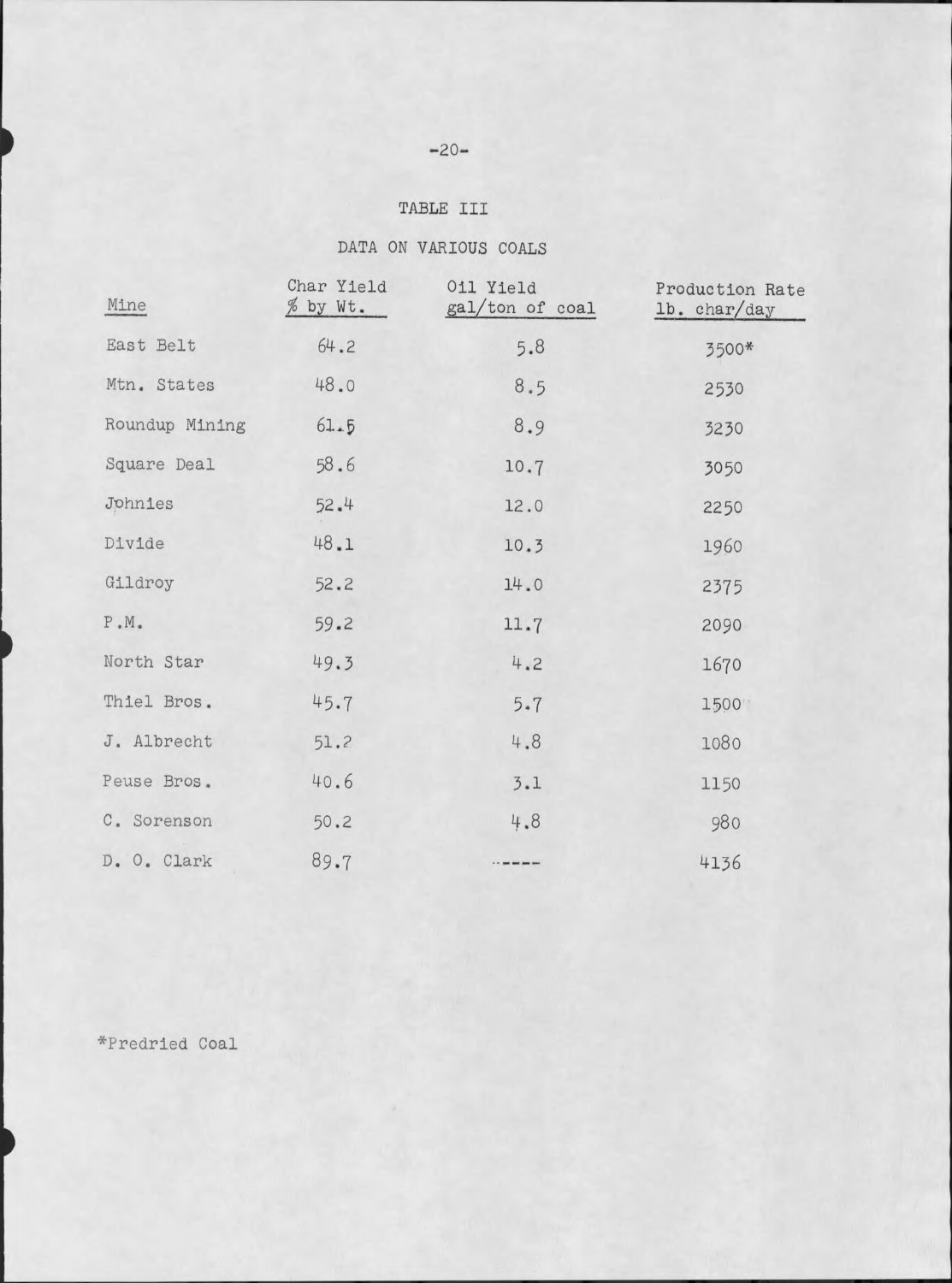# $-21-$

## TABLE IV

# DATA ON SULFUR ANALYSIS AND BULK DENSITY FOR VARIOUS CHARS

| Mine                  | % S  | Bulk Density 80% minus<br>100 Mesh 1b/cu. ft. | Bulk Density<br>Unground lb/cu. ft. |
|-----------------------|------|-----------------------------------------------|-------------------------------------|
| East Belt             | 2.62 | 54.1                                          | 39.0                                |
| Mtn. States           | 0.30 | 50.3                                          | 41.2                                |
| Roundup Mng.          | 0.18 | 44.7                                          | 38.0                                |
| Square Deal           | 0.10 | 44.3                                          | 41.2                                |
| Johnies               | 0.26 | 48.4                                          | 36.5                                |
| Divide                | 0.44 | 48.8                                          | 35.6                                |
| Gildroy.              | 0.43 | 52.0                                          | 42.6                                |
| $P_\bullet M_\bullet$ | 0.14 | 53.0                                          | 38.9                                |
| North Star            | 0.05 | 43.4                                          | 39.0                                |
| Thiel Bros.           | 0.06 | 39.6                                          | 36.5                                |
| J. Albrecht           | 0.17 | 40.0                                          | 36.5                                |
| Peuse Bros.           | 0.05 | 32.1                                          | 34.9                                |
| C. Sorenson           | 0.02 | 39.2                                          | 34.9                                |
| D. O. Clark           | 0.67 | as had not not                                | <b>Birt Jost cost had</b>           |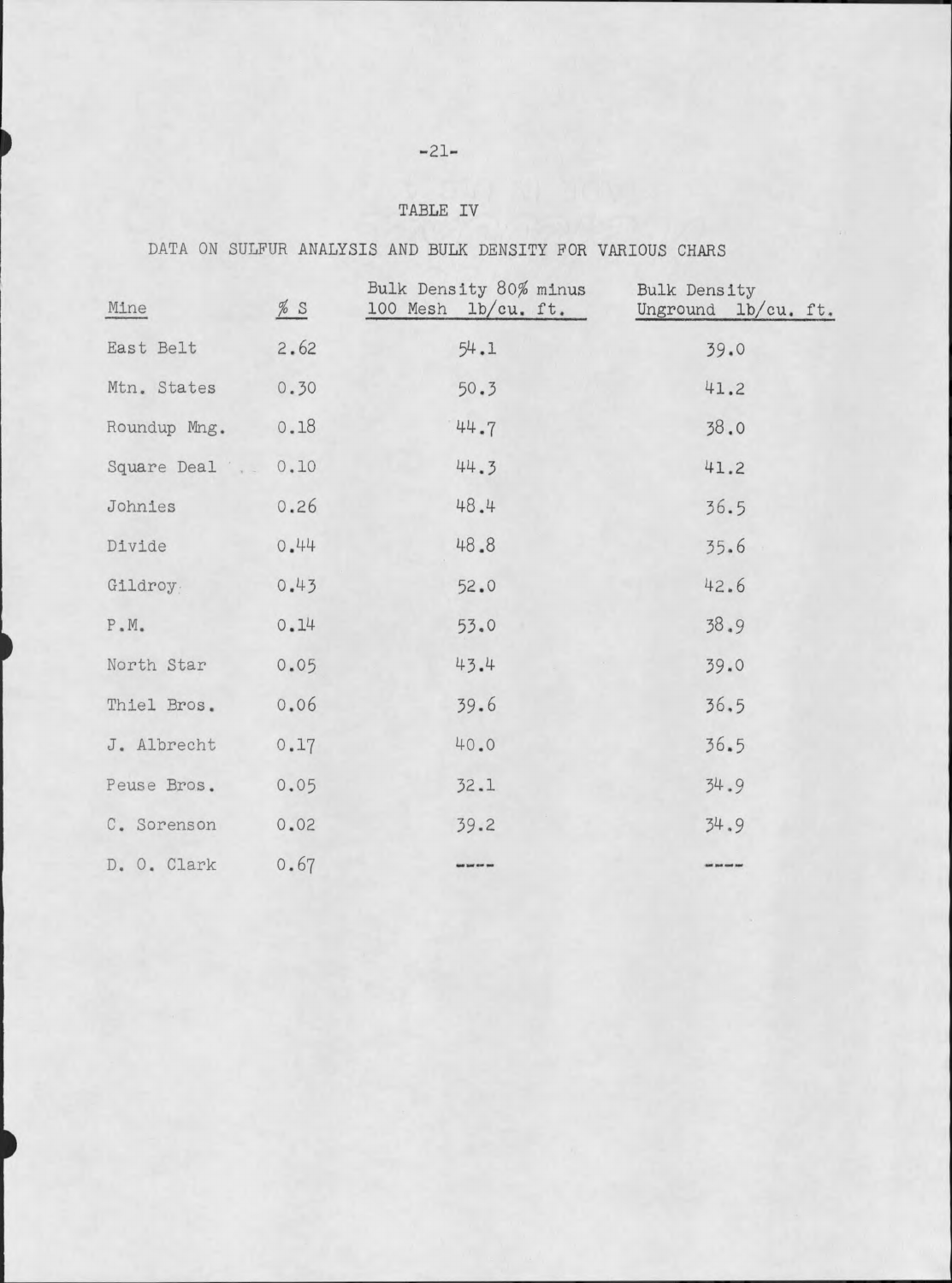# $-22-$

### TABLE V

### COMPARISON OF CREOSOTE FROM SQUARE DEAL COAL WITH AMERICAN WOOD PRESERVERS' SPECIFICATIONS

| Creosote Test                 | Specifications | Square Deal Creosote |
|-------------------------------|----------------|----------------------|
| S. G. at $38/15.5^{\circ}$ C. | $1.03 +$       | 1.025                |
| Distillation up to 210°C.     | $5.0 - (wt.%)$ | 1.7                  |
| up to $235^{\circ}$ C.        | $5 - 25$       | 11.7                 |
| up to 270°C.                  | $20 +$         | 27.1                 |
| up to $355^{\circ}$ C.        | $60 - 85$      | 71.0                 |
| Coke residue                  | $2.0 -$        | 1.2                  |
| Water Wt. %                   | $3.0 -$        | pass                 |
| Benzene Insoluble Wt. %       | $0.5 -$        | pass                 |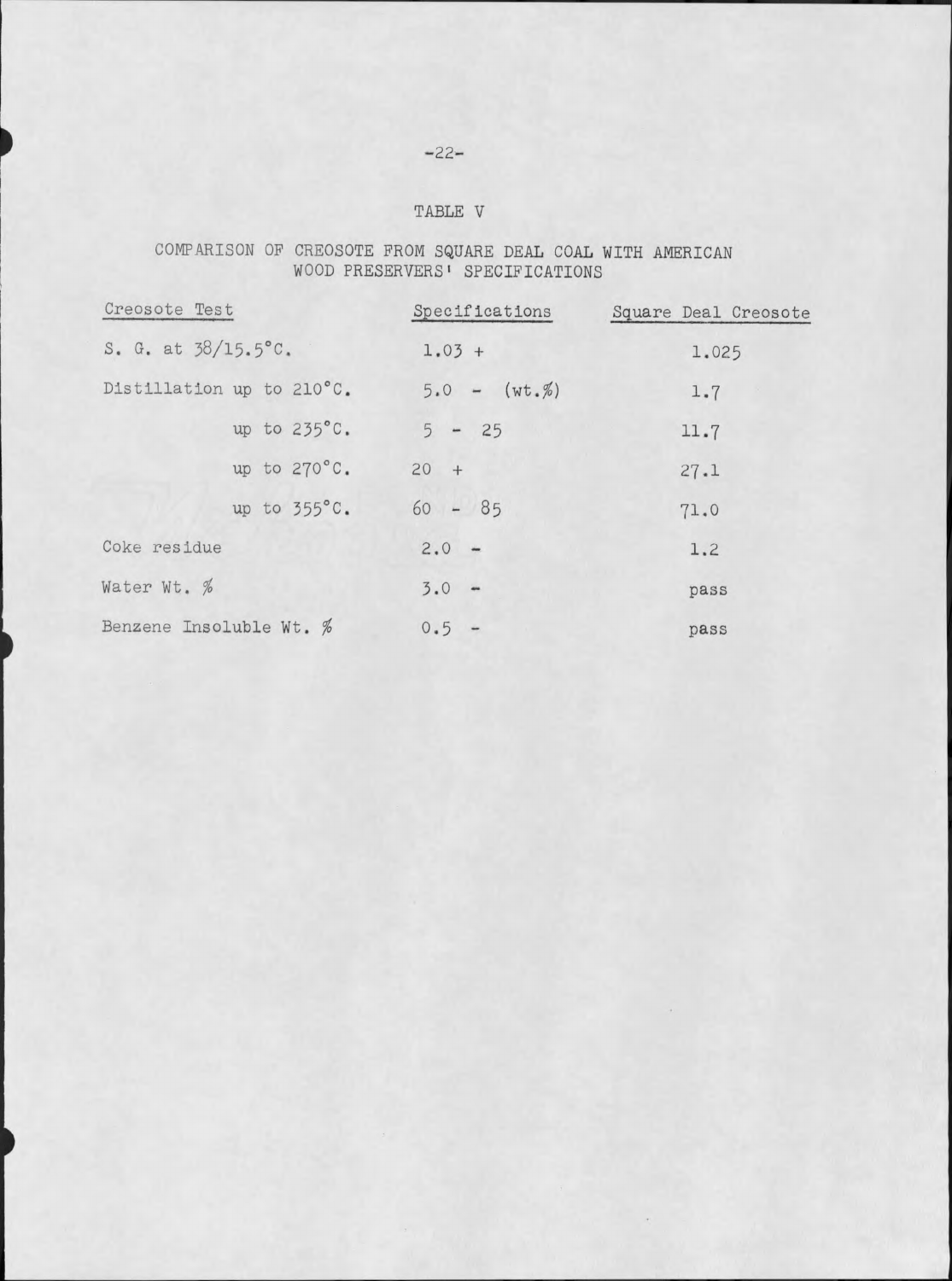### $-23-$

### TABLE VI

COMPARISON OF CREOSOTE FROM OTHER ROUNDUP COALS WITH AMERICAN WOOD PRESERVERS' SPECIFICATIONS FOUND IN TABLE V

| Creosote Test                 | Mtn. States | Gildroy | $P_{\bullet}M_{\bullet}$ | Divide |
|-------------------------------|-------------|---------|--------------------------|--------|
| S. G. at $38/15.5^{\circ}$ C. | 1.025       | 1.035   | 1.020                    | 1.045  |
| Distillation up to 210° C.    | 5.6         | 6.2     | 5.6                      | 1.9    |
| up to 235° C.                 | 11.8        | 13.5    | 15.8                     | 16.9   |
| up to 270° C.                 | 27.4        | 25.9    | 30.6                     | 35.1   |
| up to 355° C.                 | 82.9        | 76.5    | 73.8                     | 77.3   |
| Coke Residue                  | 0.9         | 1.2     | 1.4                      | 1.9    |
| Water Wt. %                   | pass        | pass    | pass                     | pass   |
| Benzene Insoluble Wt. %       | pass        | pass    | pass                     | pass   |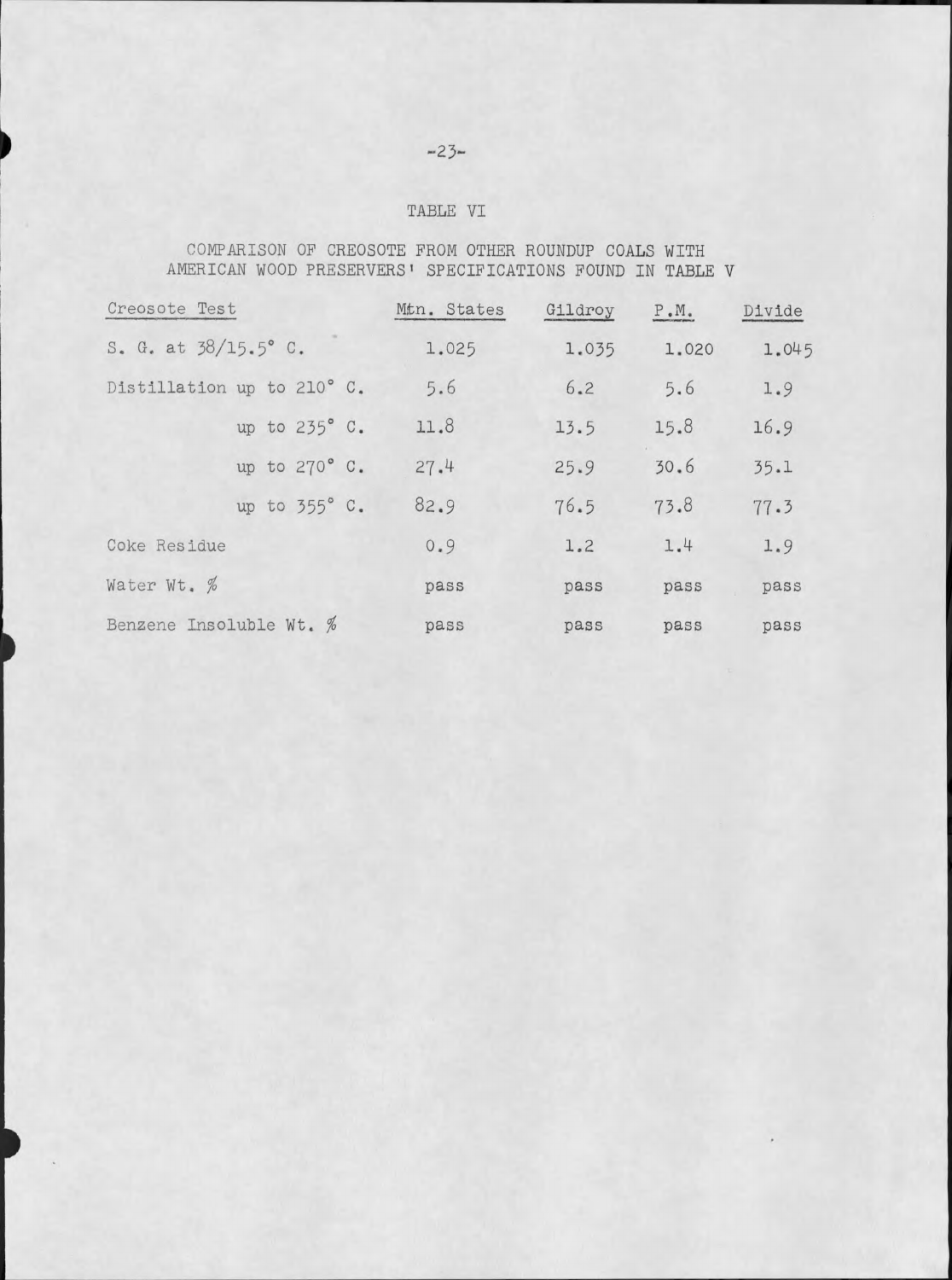# $-24-$

### TABLE VII

# COMPARATIVE ECONOMICS OF THE CHARS

| Revenue                                                    | Roundup Mng. | P.M.    | C. Sorensor |
|------------------------------------------------------------|--------------|---------|-------------|
| Plant Size - ton char/day                                  | 25           | 25      | 100         |
| Char Price - $\frac{1}{2}$ ton                             | \$19.70      | \$19.70 | \$4.90      |
| Char Yield - lbs./ton                                      | 1230         | 1184    | 1004        |
| Income from Char -<br>$\frac{\sqrt{2}}{2}$ ton coal        | \$12,30      | \$11.65 | \$2.46      |
| Liquid By-product Yield -<br>gal/ton coal                  | 8.9          | 11.7    | 4.8         |
| Income from By-products<br>$\frac{1}{2}$ ton coal          | \$1.25       | \$1.64  | \$0.67      |
| Total Income - $\frac{1}{2}$ ton coal                      | \$13.55      | \$13.29 | \$3.13      |
|                                                            |              |         |             |
| Expenses                                                   |              |         |             |
| Operating Expenses -<br>$\frac{1}{2}$ ton coal             | \$6.28       | \$6.40  | \$3.49      |
| Coal Cost - $\frac{1}{2}$ ton                              | 4.50         | 4.50    | 2.10        |
| Total Cost - $\frac{1}{2}$ /ton coal                       | .10.78       | 10.90   | 5.50        |
| Net Income Before Income<br>Taxes - $\frac{1}{2}$ ton coal | 2.77         | 2.39    | $-2.46$     |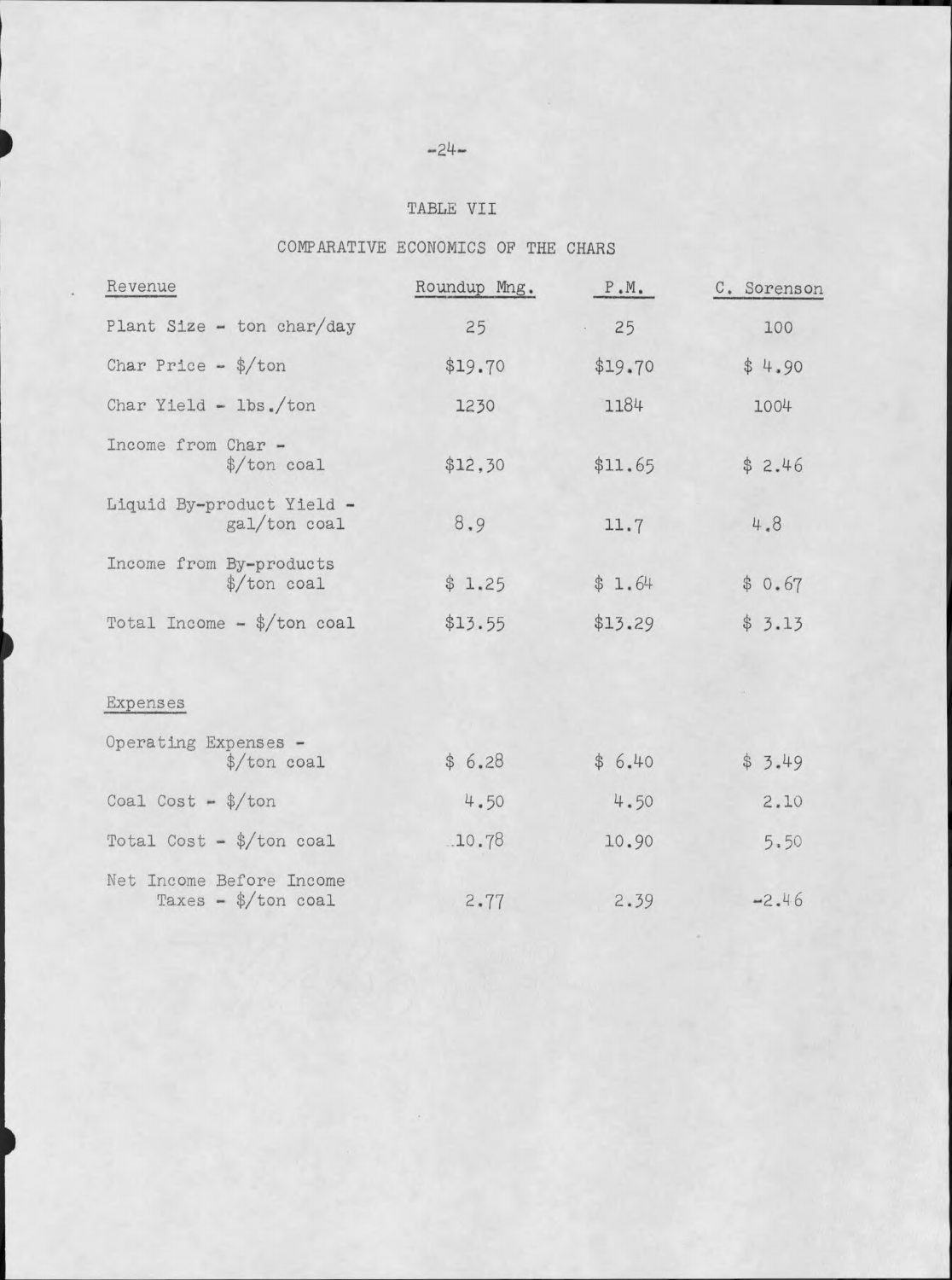### $-25-$

## TABLE VIII

### ESTIMATED OPERATING EXPENSES

# Charge --  $40.7$  ton of coal/day yields 25 tons char/day<br>350 days/year

|                                                          | Per Ton of Coal |
|----------------------------------------------------------|-----------------|
| Electricity                                              | \$0.08          |
| Plant labor - 3 men/shift; 3 shifts/day<br>at \$2.00/hr. | 3.55            |
| Plant Superintendent - \$550/mo.                         | 0.45            |
| Utilities - Steam, Gas, Water                            | 0.11            |
| Payroll Taxes and Office Overhead                        | 0.06            |
| Repair Materials                                         | 0.25            |
| Administrative Expense                                   | 0.25            |
| Plant Amortization - $10\%$ of \$200,000<br>Investment   | 1.48            |
| TOTAL EXPENSE                                            | \$6.28          |